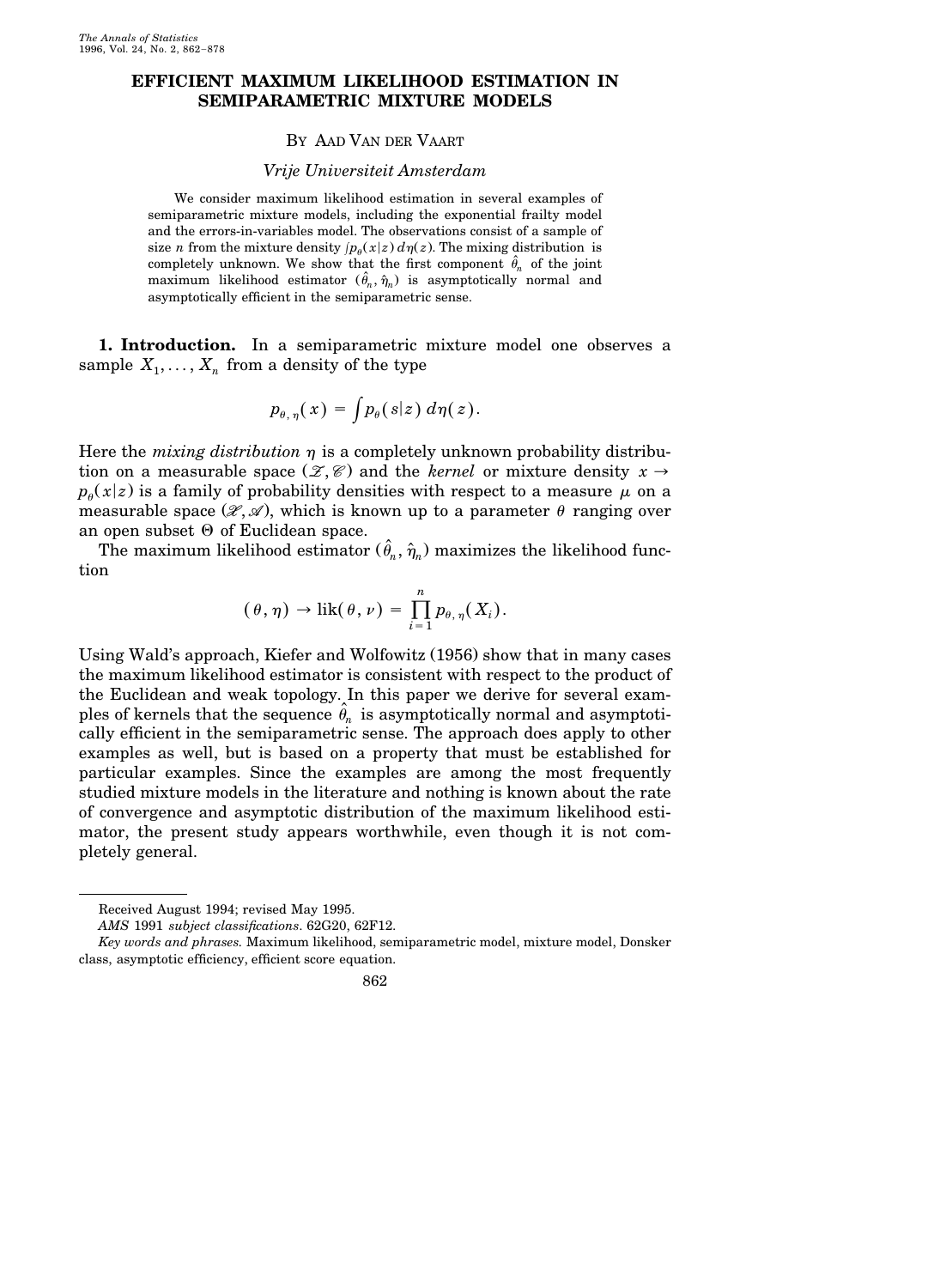The first example is a frailty model studied by, among others, Lindsay (1985), Kumon and Amari (1984), Heckman and Singer (1984), Van der Vaart  $(1988a)$  and Pfanzagl  $(1990)$ . Alternatively to the frailty model considered by Murphy (1995), the survival times are modelled parametrically, while inhomogeneity of the hazards is modelled nonparametrically. The second example is a version of the errors-in-variables model in which the errors are modelled by a Gaussian distribution. Efficient estimators for this model, but not the maximum likelihood estimator, are studied by Bickel and Ritov (1987). See this paper and Anderson (1984) for an introduction to the large literature on the errors-in-variables problem. As a third example, we consider scale mixtures over symmetric densities.

Though the efficiency of the maximum likelihood estimator has been an open problem for many years, several other methods which yield efficient estimators of  $\theta$  have been proposed during the last decade. In particular, Bickel and Ritov (1987), Van der Vaart (1988a, b) and Pfanzagl (1990) construct one-step estimators based on an estimated score function. Lindsay (1985) considers (inefficient) estimators based on specifying a parametric form of  $n$ .

We refer to Severini and Wong (1992) for an alternative method to prove asymptotic efficiency of maximum likelihood estimators, based on profile likelihood. In this paper we do not use profile likelihood, but follow a different route based on the efficient influence function.

For the computation of the maximum likelihood estimator the results of Lindsay (1983b) are of interest. These imply that for every fixed  $\theta$  the likelihood is maximized with respect to  $\eta$  by at least one discrete distribution  $\hat{\eta}_n(\theta)$  with at most *n* support points. The characterizations of the support of  $\hat{\eta}_n(\theta)$  by Lindsay (1983b) in combination with a conjugate gradient algorithm or the concave majorant algorithm of Groeneboom (1991) to calculate the weights make feasible the efficient computation of  $\hat{\eta}_n(\theta)$ . The maximum likelihood estimator  $\hat{\theta}_n$  can be calculated by maximizing the profile likelihood  $\theta \rightarrow \mathrm{lik}(\theta, \hat{\eta}_n(\theta))$  or, preferably, by building an updating procedure for initial estimators for  $\theta$  into the iteration steps.

In Section 2 we give the main result of the paper. This is formulated in terms of empirical process theory reviewed in Section 3. Sections 4, 5 and 6 are concerned with the three examples mentioned previously.

**2. A general result.** The examples treated in this paper admit a ''statistic"  $\psi_{\theta}(X)$  which is sufficient for  $\eta$  given a fixed value of  $\theta$ . In every case the efficient score function for  $\theta$  (the score for  $\theta$  minus its projection on the set of nuisance scores) is given by

(2.1) 
$$
\tilde{l}_{\theta,\eta}(x) = \dot{l}_{\theta,\eta}(x) - E_{\theta}(\dot{l}_{\theta,\eta}(X)|\psi_{\theta}(X) = \psi_{\theta}(x)),
$$

where  $l_{\theta,\eta}(x)$  is the score function for  $\theta$ : the vector of partial derivatives of the logarithm of the density  $p_{\theta,\eta}(x)$  with respect to  $\theta$ . See Lindsay (1983a) or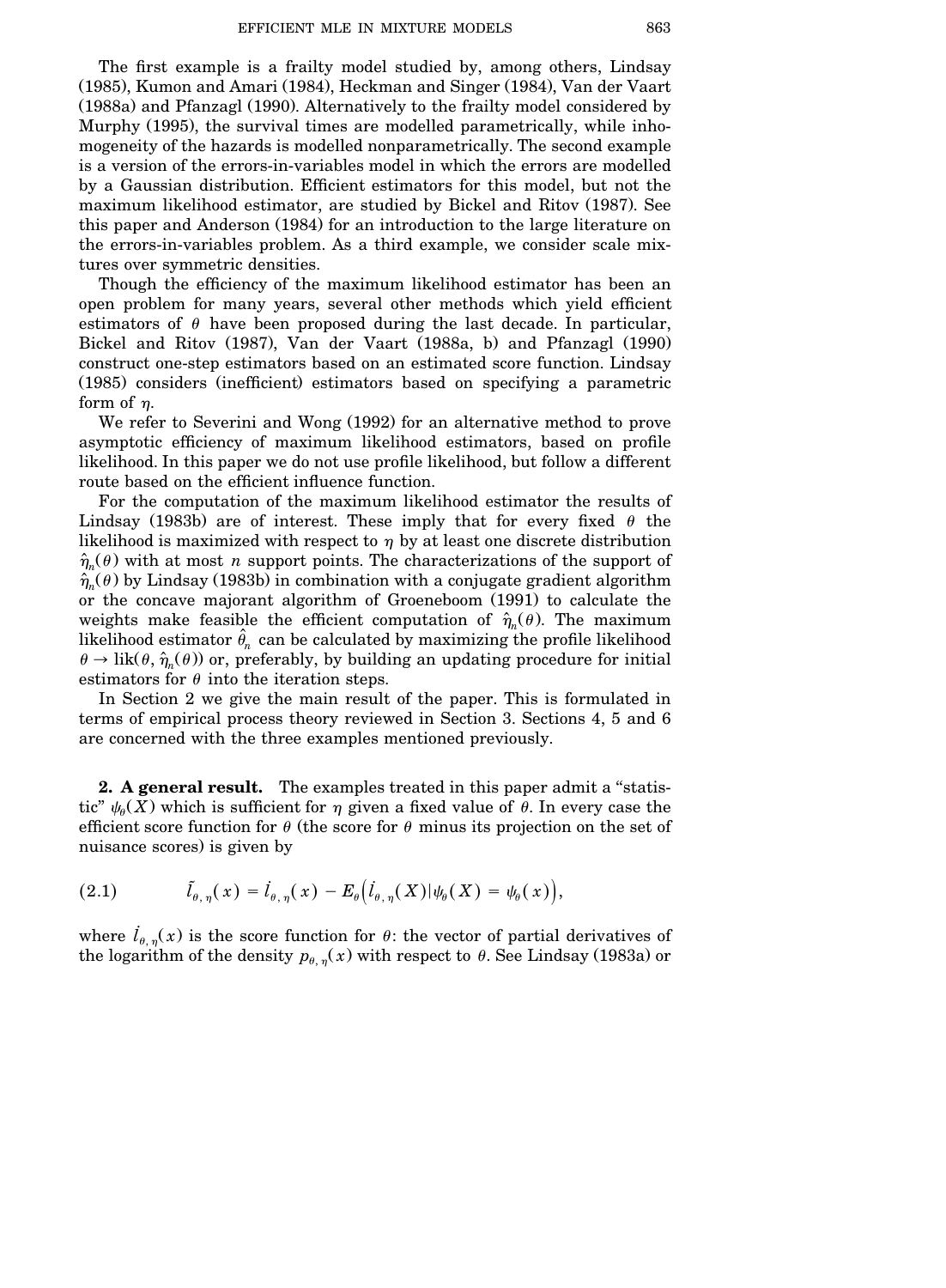Van der Vaart (1988a, c). As a consequence we have that

(2.2) 
$$
E_{\theta,\eta_0}\tilde{l}_{\theta,\eta}(X) = 0 \text{ for every } \theta, \eta, \eta_0.
$$

This unbiasedness of the efficient score function plays an important role in the analysis of efficient one-step estimators in earlier papers. It will also be crucial for the study of the maximum likelihood estimator in the present paper. As a result of the convexity of the model in the parameter the unbiasedness is true for general mixture models. The explicit expression  $(2.1)$ . for the efficient score function will be used in order to check technical conditions.

A second special property of the examples in this paper is that the efficient score function is an actual score function, in the sense that for every  $(\theta, \eta)$ . there exist finite-dimensional submodels  $t \to \eta_t(\theta, \eta)$  indexed by a parameter *t* of the same dimension as  $\theta$  ranging over a neighbourhood of the origin such that  $\eta_0(\theta, \eta) = \eta$  and

(2.3) 
$$
\tilde{l}_{\theta,\eta}(x) = \frac{\partial}{\partial t} \log p_{\theta+t,\eta_t(\theta,\eta)}(x) \Big|_{t=0} \quad \text{for every } x.
$$

This is not true for mixture models in general, not even the ones admitting a sufficient statistic studied here. Though  $\hat{l}_{\theta,\,\pi}^{\,}(\vec{x})$  is an actual score function by its definition, its conditional expectation  $E_{\theta}(\dot{l}_{\theta,\eta}(X)|\psi_{\theta}(X) = \psi(x))$  may fail to have this property. In general the conditional expectation is in the closure of the linear span of the score functions for the nuisance parameter, but the score functions for the nuisance parameter may form a convex cone rather than a linear space. This is true in particular at  $(\theta, \eta)$  for which  $\eta$  is a discrete distribution. See Lindsay (1983a) or Van der Vaart (1988a, c). Since often discrete distributions are the only maximizers of the likelihood, this is relevant for the approach of this paper, since it is the maximum likelihood estimator that we wish to perturb in the given manner.

If  $\tilde{l}_{\hat{\theta}_n,\hat{\eta}_n}(x)$  is a score function at  $(\hat{\theta}_n,\hat{\eta}_n)$  in the sense of (2.3), then it follows that

(2.4) 
$$
\sum_{i=1}^{n} \tilde{l}_{\hat{\theta}_n, \hat{\eta}_n}(X_i) = 0.
$$

Indeed, by definition of the maximum likelihood estimator the map  $t \rightarrow$ lik $(\hat{\theta}_n + t, \eta_t(\hat{\theta}_n, \hat{\eta}_n))$  is maximal at the point  $t = 0$ , whence its derivative at  $t = 0$  vanishes. We refer to  $(2.4)$  as the *efficient score equation*.

The argument may now proceed by a classical linearization scheme. If the efficient score function is smooth in  $\theta$  we obtain

$$
0 = \sum \tilde{l}_{\hat{\theta}_n, \hat{\eta}_n}(X_i) = \sum \tilde{l}_{\theta_0, \hat{\eta}_n}(X_i) + \sum \tilde{l}_{\tilde{\theta}_n, \hat{\eta}_n}(X_i) (\hat{\theta}_n - \theta_0),
$$

for a point  $\theta_n$  between  $\theta_0$  and  $\hat{\theta}_n$ . Thus

$$
\sqrt{n}\left(\hat{\theta}_n-\theta_0\right)=-\left(\frac{1}{n}\sum\dot{\tilde{I}}_{\tilde{\theta}_n,\hat{\eta}_n}(X_i)\right)^{-1}\frac{1}{\sqrt{n}}\sum\tilde{I}_{\theta_0,\hat{\eta}_n}(X_i).
$$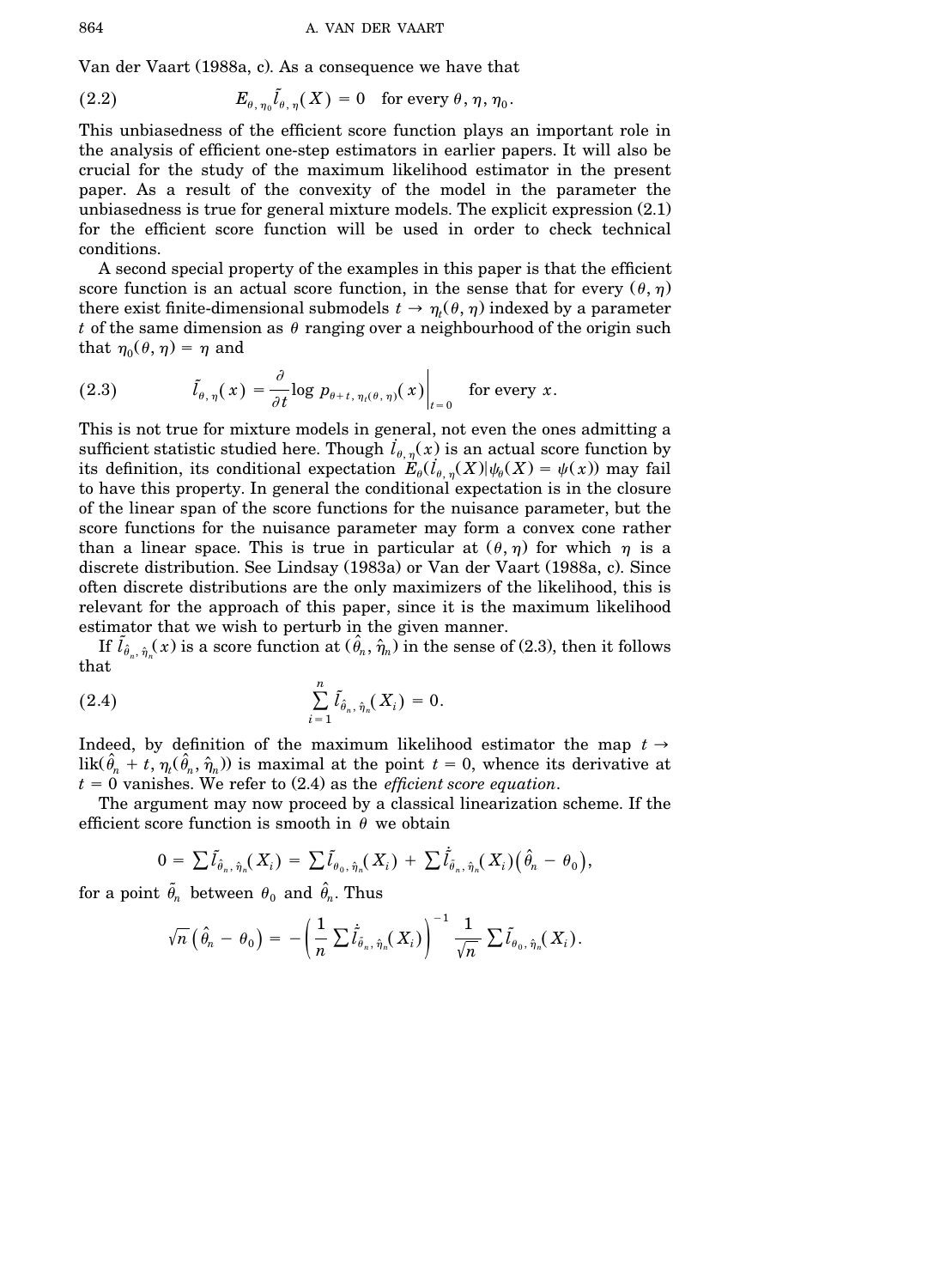This differs from the classical expansion of the maximum likelihood equations in that the (efficient) score function depends on the random nuisance parameter  $\hat{\eta}_n$ . This difficulty may be overcome by application of empirical process theory. Here the unbiasedness  $(2.2)$  ensures that the right-hand side is properly centered. The final conclusion is that  $\sqrt{n}$  ( $\hat{\theta}_n - \theta_0$ ) is asymptotically normal with covariance equal to the inverse of the *efficient information*  $matrix E_{\theta, \eta} \tilde{l}_{\theta, \eta}(X) \tilde{l}_{\theta, \eta}(X)$  evaluated at  $(\theta_0, \eta_0)$ . Throughout we assume that this is nonsingular.

To minimize regularity conditions the derivation of the preceding paragraph may be replaced by an approach that does not use the second derivative  $\tilde{l}_{\theta,\eta}$ . We impose the following regularity conditions:

$$
(2.5) \quad \int \Big[ p_{\theta,\eta_0}^{1/2} - p_{\theta_0,\eta_0}^{1/2} - \tfrac{1}{2} (\theta - \theta_0)' \dot{I}_{\theta_0,\eta_0} p_{\theta_0,\eta_0}^{1/2} \Big]^2 d\mu = o \big( \|\theta - \theta_0\|^2 \big),
$$

(2.6) 
$$
\tilde{l}_{\theta,\eta} \to \tilde{l}_{\theta_0,\eta_0}, \qquad P_{\theta_0,\eta_0} \text{-a.s.,}
$$

(2.7) 
$$
\int \lVert \tilde{l}_{\theta,\,\eta} \rVert^2 (p_{\theta,\,\eta_0} + p_{\theta_0,\,\eta_0}) d\mu = O(1).
$$

These conditions should hold for  $\theta \to \theta_0$  and  $\eta \to \eta_0$  for a metric *d* for which the maximum likelihood estimator is known to be consistent.

The following theorem is true for general semiparametric models and arbitrary functions  $\tilde{l}_{\theta,\eta}$ , though its conditions are motivated by the application to mixture models described previously. In the application to the errorsin-variables model we shall use the theorem in its general form with  $\eta$  equal to the mixing distribution and the error variance jointly. It is useful to note that the efficient score equation is not necessary in its full strength. It suffices that

(2.8) 
$$
\sum_{i=1}^n \tilde{l}_{\hat{\theta}_n, \hat{\eta}_n}(X_i) = o_P(\sqrt{n}).
$$

This may be satisfied even if the efficient score function is not an actual score function, in which case the present approach still holds. In fact, the proof of the following theorem shows that under regularity conditions  $(2.8)$  is necessary for the asymptotic normality and efficiency of the maximum likelihood estimator. A further note is that within the context of the following theorem the estimators  $\hat{\eta}_n$  need not be the maximum likelihood estimators. Any consistent estimators for which  $(2.8)$  is valid could be used. Furthermore the  $\tilde{l}_{\theta,\eta}$  may be arbitrary except that  $\tilde{l}_{\theta_0,\eta_0}$  should be the efficient score function at  $(\theta_0, \eta_0)$ . Finally we note that (2.2) may be replaced by

(2.9) 
$$
\int \tilde{l}_{\hat{\theta}_n, \hat{\eta}_n} p_{\hat{\theta}_n, \eta_0} d\mu = o_P(n^{-1/2}).
$$

The usefulness of these relaxations is the subject of further study. We do not need them for the examples in this paper.

The notion of a Donsker class is reviewed in Section 3.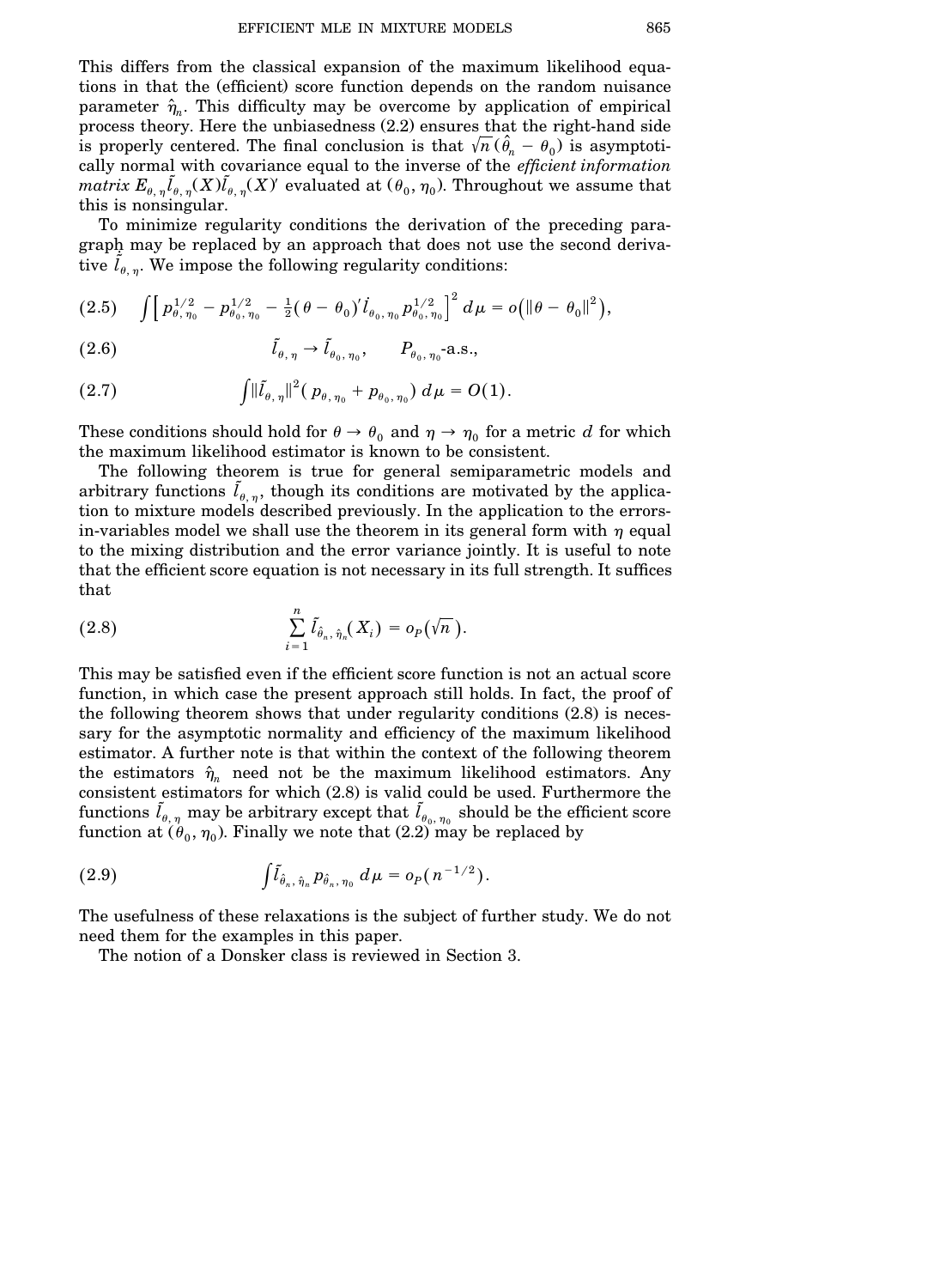THEOREM 2.1. Suppose that  $(2.8)$  and  $(2.9)$  hold and that the class of  $\text{functions } \{ \tilde{l}_{\theta,\,\eta} \colon \|\theta - \theta_0\| < \delta, \ d(\eta,\,\eta_0) < \delta \} \text{ is } P_{\theta_0,\,\eta_0} \text{-Donsker for some } \delta > 0$ and satisfies (2.5)–(2.7). If the maximum likelihood estimator  $(\hat{\theta}_n, \hat{\eta}_n)$  is *consistent for*  $(\theta_0, \eta_0)$ , *then the sequence*  $\sqrt{n} (\hat{\theta}_n - \theta_0)$  *is asymptotically normal.* If  $\tilde{l}_{\theta_0, \eta_0}$  is the efficient score function at  $(\theta_0, \eta_0)$ , then the asymptotic *covariance matrix equals the inverse of the efficient information matrix*.

PROOF. A Donsker class which is bounded in  $L_1$  is totally bounded (or precompact) in  $L_2$ . Therefore any sequence  $\tilde{l}_{\theta_n, \eta_n}$  with  $\theta_n \to \theta_0$  and  $\eta_n \to \eta_0$ has a further subsequence that converges in  $L_2(P_{\theta_0, \eta_0})$ . In view of condition (2.6) the function  $\tilde{l}_{\theta_0, \eta_0}$  is the only limit point. Conclude that (2.6) is also valid in an  $L_2$ -sense.

The assumption that the functions  $\tilde{l}_{\theta,\eta}$  form a Donsker class entails that the sequence of processes

$$
G_n(\theta, \eta) = \frac{1}{\sqrt{n}} \sum_{i=1}^n \left( \tilde{l}_{\theta, \eta}(X_i) - \int \tilde{l}_{\theta, \eta} p_{\theta_0, \eta_0} d\mu \right)
$$

converges in distribution in the space  $l^{\infty}(\theta, \eta)$ :  $\|\theta - \theta_0\| < \delta$ ,  $d(\eta, \eta_0) < \delta$ ) of bounded functions on a neighbourhood of the true parameter  $(\theta_0, \eta_0)$  to a tight Brownian bridge process  $G(\theta, \eta)$ . Almost all sample paths of *G* are uniformly continuous with respect to the semimetric with square

$$
\rho^2((\theta_1,\eta_1),(\theta_2,\eta_2))=\int \lVert \tilde{l}_{\theta_1,\eta_1}-\tilde{l}_{\theta_2,\eta_2} \rVert^2 p_{\theta_0,\eta_0} d\mu.
$$

By the  $L_2$ -version of (2.6) we have that  $\rho((\hat{\theta}_n, \hat{\eta}_n), (\theta_0, \eta_0))$  converges to zero in probability. As a consequence of the uniform convergence and continuity of the limit,

$$
G_n(\hat{\theta}_n,\hat{\eta}_n)-G_n(\theta_0,\eta_0)\to {}_P0.
$$

The second part of the proof consists of showing that

$$
G_n(\hat{\theta}_n, \hat{\eta}_n) = -\sqrt{n} \int \tilde{l}_{\hat{\theta}_n, \hat{\eta}_n} p_{\theta_0, \eta_0} d\mu + o_P(1)
$$
  
(2.10)  

$$
= \sqrt{n} \int \tilde{l}_{\hat{\theta}_n, \hat{\eta}_n} (p_{\hat{\theta}_n, \eta_0} - p_{\theta_0, \eta_0}) d\mu + o_P(1)
$$

$$
= \left( \int \tilde{l}_{\theta_0, \eta_0} l'_{\theta_0, \eta_0} p_{\theta_0, \eta_0} d\mu + o_P(1) \right) \sqrt{n} \left( \hat{\theta}_n - \theta_0 \right) + o_P(1).
$$

Since the integral in the last line equals the efficient information matrix, this would conclude the proof.

The first equality in  $(2.10)$  is the efficient score equation  $(2.8)$  and the second equality follows from the unbiasedness  $(2.9)$  of the efficient score function. We must prove the third equality. The difference between the second and last line of  $(2.10)$  can be written as the sum of three terms: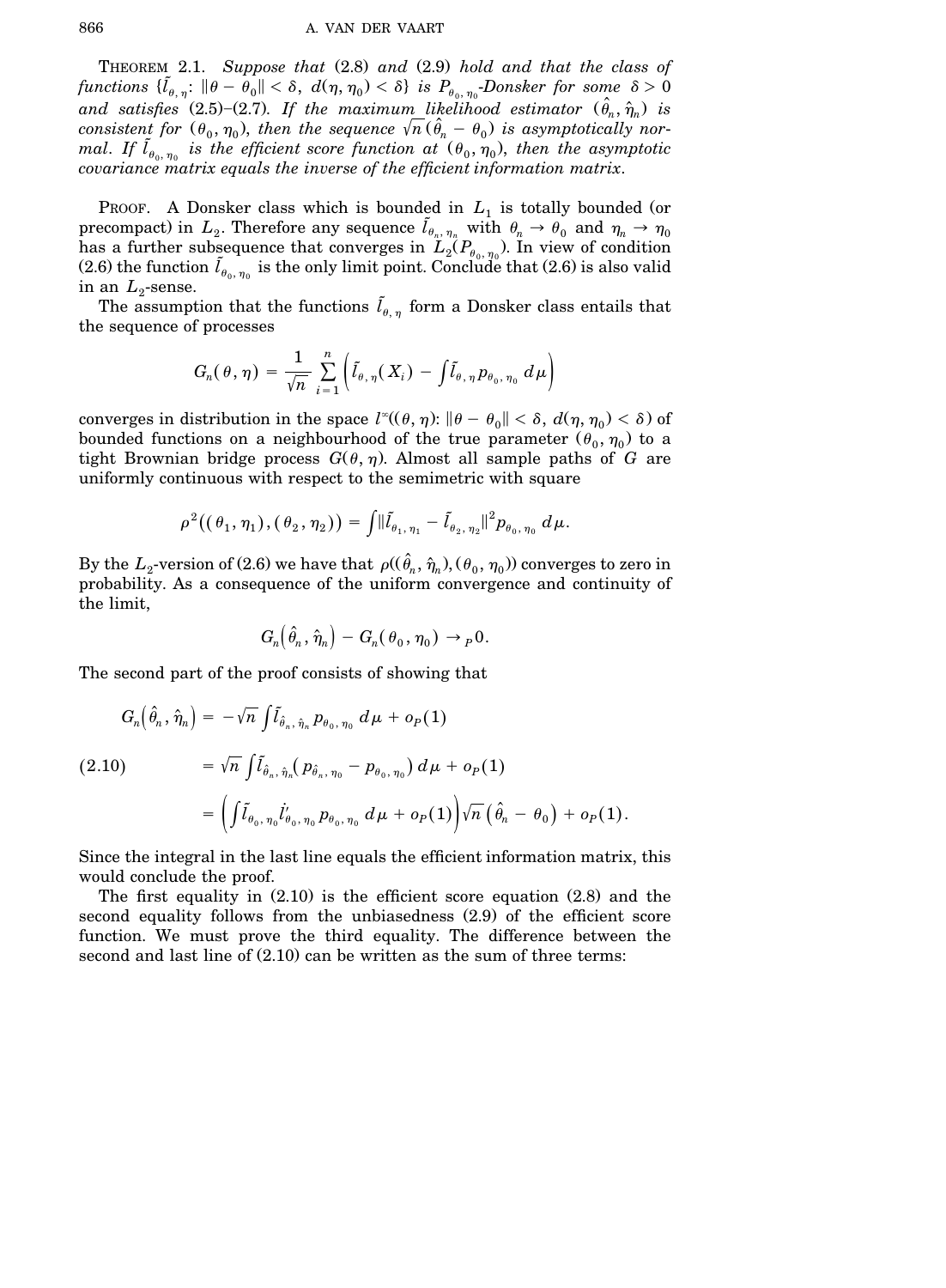$$
\begin{aligned} &\sqrt{n}\,\int& \tilde{l}_{\hat{\theta}_n,\,\hat{\eta}_n}\!\!\left(\,p_{\hat{\theta}_n,\,\hat{\eta}_0}^{\,1/2}+p_{\theta_0,\,\eta_0}^{\,1/2}\right)\!\!\left[\left(\,p_{\hat{\theta}_n,\,\eta_0}^{\,1/2}-p_{\theta_0,\,\eta_0}^{\,1/2}\right)-\tfrac{1}{2}\!\left(\,\hat{\theta}_n\,-\,\theta_0\right)\!\dot{l}_{\theta_0,\,\eta_0}\,p_{\theta_0,\,\eta_0}^{\,1/2}\right]d\mu \\&+\int& \tilde{l}_{\hat{\theta}_n,\,\hat{\eta}_n}\!\!\left(\,p_{\hat{\theta}_n,\,\eta_0}^{\,1/2}-p_{\theta_0,\,\eta_0}^{\,1/2}\right)\!\!\tfrac{1}{2}\dot{l}_{\theta_0,\,\eta_0}'\,p_{\theta_0,\,\eta_0}^{\,1/2}\,d\mu\,\sqrt{n}\left(\,\hat{\theta}_n\,-\,\theta_0\right) \\& -\int& \left(\tilde{l}_{\hat{\theta}_n,\,\hat{\eta}_n}-\tilde{l}_{\theta_0,\,\eta_0}\right)\dot{l}_{\theta_0,\,\eta_0}'\,p_{\theta_0,\,\eta_0}\,d\mu\,\sqrt{n}\left(\,\hat{\theta}_n\,-\,\theta_0\right). \end{aligned}
$$

The first and third terms can easily be seen to be  $o_p(\sqrt{n}\,\|\hat{\theta}_n-\theta_0\|)$  by applying the Cauchy–Schwarz inequality together with  $(2.5)-(2.7)$ . The square of the norm of the integral in the middle term can for every sequence of constants  $m_n \rightarrow \infty$  be bounded by a multiple of

$$
\begin{aligned} &m_n^2\!\int\!\|\dot{l}_{\hat{\theta}_n,\,\hat{\eta}_n}\!\| \,p^{1/2}_{\theta_0,\,\eta_0}\!\!\mid\!p^{1/2}_{\hat{\theta}_n,\,\eta_0}-p^{1/2}_{\theta_0,\,\eta_0}\!\!\mid\!d\,\mu^2\\&+\int\!\|\tilde{l}_{\hat{\theta}_n,\,\hat{\eta}_n}\|^2\big(\,p_{\hat{\theta}_n,\,\eta_0}+p_{\theta_0,\,\eta_0}\big)\,d\,\mu\!\int_{\|\dot{l}_{\theta_0,\,\eta_0}\|\!|>m_n}\!\|\dot{l}_{\theta_0,\,\eta_0}\|^2p_{\theta_0,\,\eta_0}\,d\,\mu. \end{aligned}
$$

In view of  $(2.5)$  and the Cauchy-Schwarz inequality, the first term converges to zero in probability provided  $m_n \to \infty$  sufficiently slowly to ensure that  $m_n \|\hat{\theta}_n - \theta_0\| \to p0$ . [Such a sequence exists. If  $Z_n \to p0$ , then there exists a sequence  $\varepsilon_n \downarrow 0$  such that  $P(|Z_n| > \varepsilon_n) \to 0$ . Then  $\varepsilon_n^{-1/2} Z_n \to p0$ . In view of (2.7) the second term converges to zero in probability for every  $m_n \to \infty$ . This concludes the proof of  $(2.10)$ .  $\Box$ 

The assumption of consistency of the maximum likelihood estimator allows us to localize the conditions to a neighbourhood of the true parameter. One possibility to establish consistency is the method of Wald Ž1949.. This method is applied by Kiefer and Wolfowitz (1956) to obtain consistency of the maximum likelihood estimator in mixture models. Under some regularity conditions they prove consistency for a metric that generates the weak topology. Another possibility is to prove that

$$
\sup_{\substack{\theta \in \Theta \\ \eta \in H}} \left| \frac{1}{n} \sum_{i=1}^n \log \frac{p_{\theta, \eta}}{p_{\theta_0, \eta_0}} (X_i) - \int \log \frac{p_{\theta, \eta}}{p_{\theta_0, \eta_0}} p_{\theta_0, \eta_0} d\mu \right|
$$

converges to zero in outer probability. This requires that the class of functions  $\log (p_{\theta,\eta}/p_{\theta_0,\eta_0})$  is Glivenko-Cantelli and is of similar character to the other conditions in this paper. If the true value  $(\theta_0, \eta_0)$  is a "well-separated" maximum of the Kullback-Leibler information function  $(\theta, \eta) \rightarrow$  $\int \log(\,p_{\theta,\,\eta}/p_{\theta_0,\,\eta_0})p_{\theta_0,\,\eta_0}\,d\mu,$  then consistency follows. Consistency of the maximum likelihood estimator for a mixture distribution in the absence of the parameter  $\theta$  can be proved under very weak regularity conditions making use of the concavity of the likelihood, as shown by Pfanzagl Ž1988.. This approach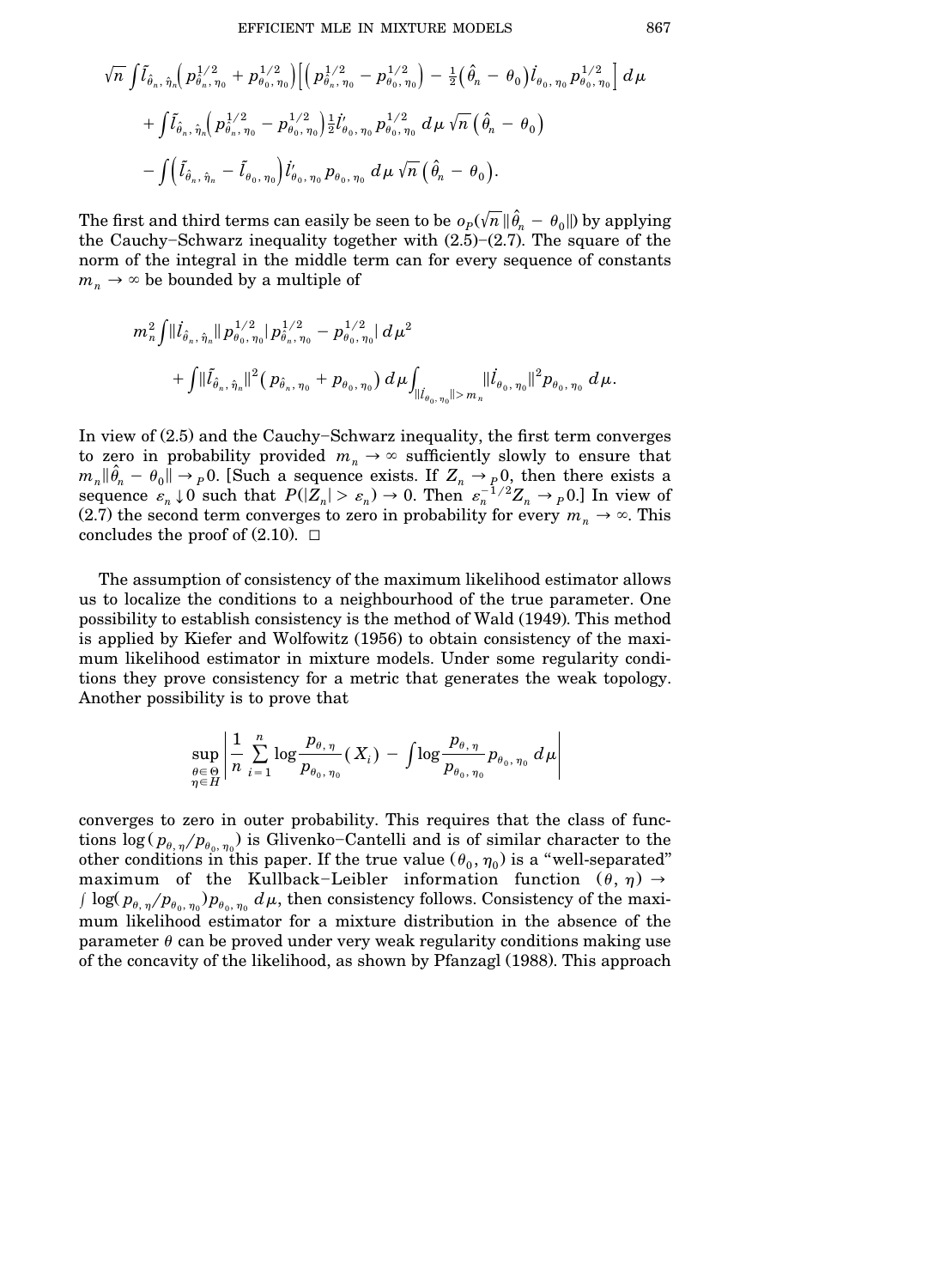is not possible for estimating  $(\theta, \eta)$  jointly, but variations on Pfanzagl's method may help to relax regularity conditions a little. (The idea of the method is not to use the log density as criterion function, but another better behaved function.) We do not address the matter of consistency in great detail in this paper.

Condition (2.5) simply requires that the score function for  $\theta$  exists in an  $L_2$ -sense. For mixture models it is implied by differentiability of the kernels in the following manner:

$$
\int \int \Big[ p_{\theta}^{1/2}(x|z) - p_{\theta_0}^{1/2}(x|z) - \frac{1}{2} (\theta - \theta_0)' \dot{l}_{\theta_0}(x|z) p_{\theta_0}^{1/2}(x|z) \Big]^2 d\mu(x) d\eta_0(z)
$$
  
=  $o(\|\theta - \theta_0\|^2)$ .

In this case the score function for  $\theta$  in the mixture model is related to the score functions for  $\theta$  in the model of the kernel through

(2.11) 
$$
\dot{l}_{\theta,\,\eta}(\,x) = \frac{\dot{J}_{\theta}(\,x|z\,) \, p_{\theta}(\,x|z\,)\, d\eta(\,z\,)}{\int p_{\theta}(\,x|z\,)\, d\eta(\,z)}.
$$

See, for instance, Van der Vaart [(1988a), Lemma 5.18]. The conditional expectation of  $l_{\theta,\eta}$  can be found as

$$
E_{\theta}\big(\dot{I}_{\theta,\,\eta}(\,X\,)\vert\psi_{\theta}(\,X\,)\big)=\,\frac{\mathop{/}\!\!E_{\theta}\big(\dot{I}_{\theta}(\,X\vert z\,)\vert\psi_{\theta}(\,X\vert z\,)\,p_{\theta}(\,X\vert z\,)\,d\eta(\,z\,)}{\mathop{/}\!\!p_{\theta}(\,X\vert z\,)\,d\eta(\,z\,)}\,.
$$

**3. Donsker classes.** In this section we review some results on empirical processes that are used repeatedly in later sections of the paper. Let *F* be a class of measurable functions  $f: \mathcal{X} \to \mathbb{R}$  on the probability space  $(\mathcal{X}, \mathcal{A}, P)$ . The empirical measure  $\mathbb{P}_n = \sum_{i=1}^n \delta_{X_i}$  of an i.i.d. sample from  $P$  is the discrete random measure that puts mass  $\hat{1}/n$  at every observation. The *empirical process*  $\mathbb{G}_n = \sqrt{n} (\mathbb{P}_n - P)$  evaluated at the function f is

$$
\mathbb{G}_n f = \frac{1}{\sqrt{n}} \sum_{i=1}^n \left( f(X_i) - \int f dP \right).
$$

The class  $\mathscr{F}$  is called *Donsker* if the empirical process  $\{\mathbb{G}_n(f)\colon f \in \mathscr{F}\}\$  converges in distribution in the metric space  $l^*(\mathcal{F})$  of all bounded functions *z*:  $\mathscr{F} \to \mathbb{R}$ , which is equipped with the supremum norm. To avoid problems with measurability, convergence in distribution is defined in the sense of outer expectations as in Dudley (1985).

Let  $||f||_{P,2}$  denote the  $L_2(P)$ -norm of a function *f*. Given a pair of functions  $l \leq u$  the bracket [*l*, *u*] consists of all functions *f* with  $l \leq f \leq u$ . The bracketing number  $N_{[-]}(\varepsilon, \mathscr{F}, L_2(P))$  is the minimal number of brackets  $[l, u]$  of size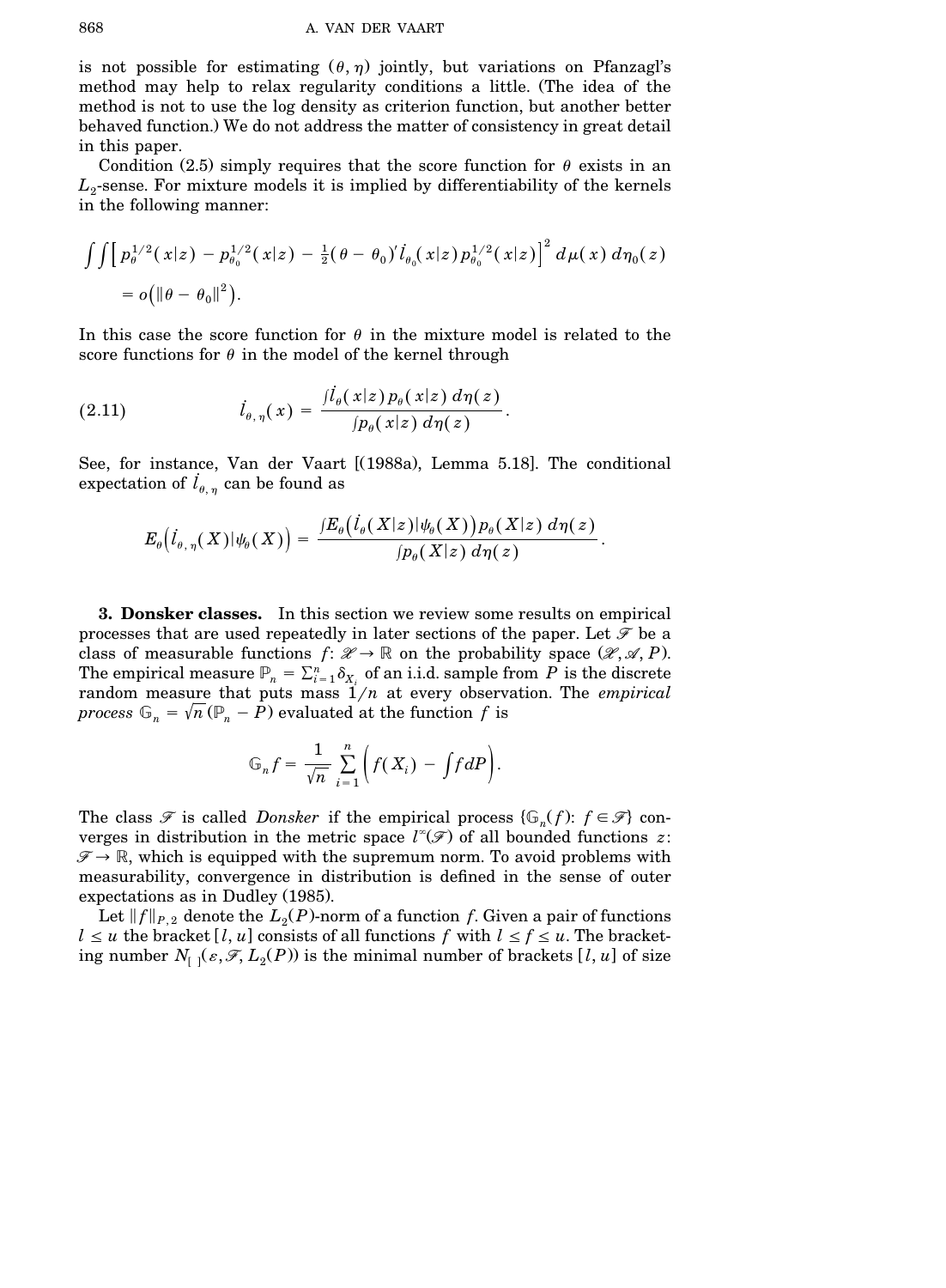$P(u - l)^2$  smaller than  $\varepsilon^2$  needed to cover *F*. According to a theorem of Ossiander (1987) a sufficient condition for  $\mathcal F$  to be Donsker is that

(3.1) 
$$
\int_0^\infty \sqrt{\log N_{[1]}(\varepsilon,\mathscr{F},L_2(P))} \, d\varepsilon < \infty.
$$

This is referred to as  $\mathcal F$  having a finite bracketing (entropy) integral.

Important examples of classes with a finite bracketing entropy integral are classes of smooth functions on Euclidean spaces. To define such classes let, for a given function  $f: I \subset \mathbb{R}^d \to \mathbb{R}$  and  $\alpha > 0$ ,

$$
||f||_{\alpha} = \max_{k, \leq |\alpha|} \sup_{x} |D^{k} f(x)| \vee \max_{k, = |\alpha|} \sup_{x, y} \frac{|D^{k} f(x) - D^{k} f(y)|}{||x - y||^{\alpha - |\alpha|}},
$$

where the suprema are taken over all x, y in the interior of *I* with  $x \neq y$ , the value  $| \alpha |$  is the greatest integer strictly smaller than  $\alpha$ , and for each vector *k* of *d* integers *D k* is the differential operator

$$
D^k = \frac{\partial^k}{\partial x_1^{k_1} \cdots \partial x_d^{k_d}}, \qquad k = \sum k_i.
$$

For  $\alpha \leq 1$  the norm  $\|\cdot\|_{\alpha}$  is the Lipschitz norm of order  $\alpha$ , while for larger values of  $\alpha$  the norm involves bounds on the partial derivatives of  $f$  together with a Lipschitz norm on the partial derivatives of highest order. Let  $C_M^{\alpha}(I)$ be the set of all continuous functions  $f: I \to \mathbb{R}$  with  $||f||_{\alpha} \leq M$ .

A classical result of Kolmogorov and Tikhomorov (1961) asserts that the entropy numbers of  $C_M^{\alpha}(I)$  for the uniform norm (the logarithm of the number of balls of radius  $\varepsilon$  needed to cover the class) are of the order  $(1/\varepsilon)^{d/\alpha}$  for each given convex, bounded subset  $I$  of  $\mathbb{R}^d.$  Thus the bracketing entropy integral of the class  $C_M^{\alpha}(I)$  is finite for  $\alpha > d/2$ .

Van der Vaart (1993) extends this to classes of smooth functions on an unbounded support. Let  $\mathbb{R}^d = \bigcup_{j=1}^{\infty} I_j$  be a partition into cubes of uniformly bounded size. Let  $\mathscr{F}$  be a class of functions  $f: \mathbb{R}^d \to \mathbb{R}$  such that the restrictions  $f_{|I_j}$  belong to  $C^{\alpha}_{M_j}(I_j)$  for every *j* and some fixed  $\alpha > d/2$ . Then the class  $\mathcal F$  is Donsker if and only if

$$
\sum_j M_j P^{1/2}(I_j) < \infty.
$$

An earlier result in this direction was obtained by Giné and Zinn (1986). In some situations it is also useful to have an explicit upper bound for the bracketing entropy of these classes *F*. A simple bound obtained by Van der Vaart (1994) is as follows: there exists a constant *K* depending only on  $\alpha$ , *V*, *r*, *d* and the uniform bound on the diameter of the sets  $I_i$  such that for  $V \ge d/\alpha$ ,

$$
(3.3) \ \log N_{\Box}(\varepsilon,\mathscr{F},L_r(P)) \leq K \bigg(\frac{1}{\varepsilon}\bigg)^V \bigg(\sum_{j=1}^{\infty} M_j^{V_r/(V+r)} P(I_j)^{V/(V+r)}\bigg)^{V+r/r}.
$$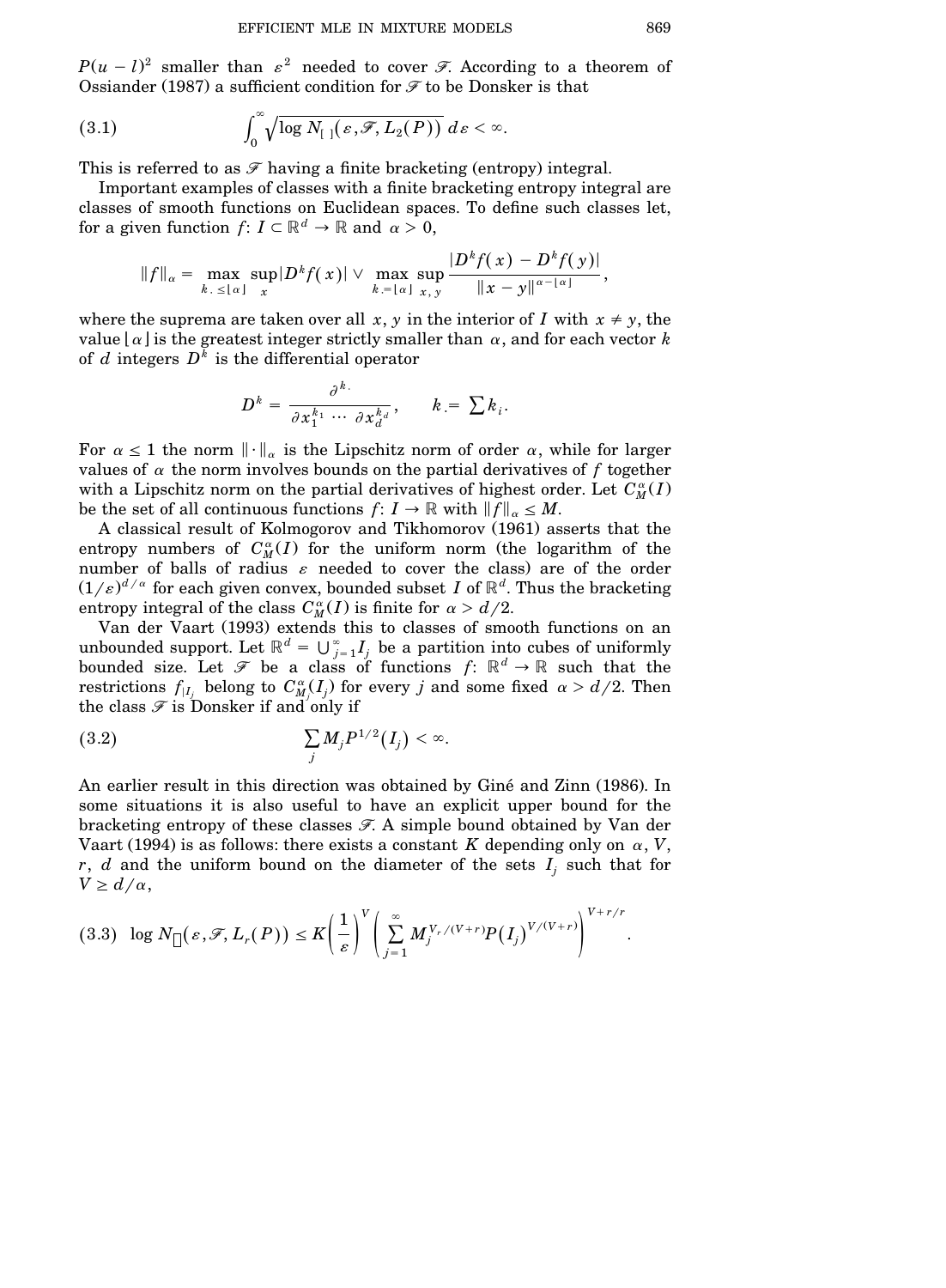This implies that the class  $\mathscr F$  satisfies (3.1) if the series on the right is convergent for  $r = 2$  and some  $V \le 2$ . This is slightly worse than the necessary and sufficient condition  $(3.2)$ .

The class of functions  $\mathscr F$  is said to be Glivenko–Cantelli if  $\sup_f\lvert \mathbb P_n f-ffdP\rvert$ converges almost surely to zero. A sufficient condition is that the bracketing numbers  $N_{[1]}(\varepsilon, \mathcal{F}, L_1(P))$  are finite for every  $\varepsilon > 0$ . For the class  $\mathcal F$  as considered in the preceding paragraph this is the case if and only  $\sum_j M_j P(I_j)$  $<$   $\infty.$ 

**4. A** frailty model. Write the observations as pairs  $(X_i, Y_i)$  and consider the mixture model with kernel

$$
p_{\theta}(x, y|z) = ze^{-zx}\theta ze^{-\theta zy}.
$$

Thus given unobservable variables  $Z_i = z$  each observation consists of a pair of exponentially distributed variables with hazards  $z$  and  $\theta z$ , respectively. The problem is to estimate the common ratio of the hazards  $\theta$ .

As sufficient statistic we use  $\psi_{\theta}(X, Y) = X + \theta Y$ . In the parametric model given by the kernel the score function for  $\theta$  equals

$$
\dot{l}_{\theta}(x,y|z) = \frac{1}{\theta} - zy.
$$

The score function for  $\theta$  in the mixture model is given by (2.11). Given  $X + \theta Y = s$  the variables *X* and  $\theta Y$  are uniformly distributed on the interval  $[0, s]$ . This yields the efficient score function as in  $(2.1)$  given by

$$
\tilde{l}_{\theta,\,\eta}(\,x,\,y)\,=\,\frac{\int \frac{1}{2}(\,x-\theta\,y\,)\,z^{\,3}\,\exp\big(\,-z(\,x+\theta\,y\,)\big)\,d\eta(\,z\,)}{\left(\theta z^{\,2}\,\exp\big(\,-z(\,x+\theta\,y\,\big)\right)\,d\eta(\,z)}\,.
$$

The circumstance that this is an actual score function is a consequence of the even more special fact that in the parametric model of the kernel the conditional score function for  $\theta$  is proportional to the score for *z*:

$$
E_{\theta}\big(\dot{I}_{\theta}(\,X, Y|z\,)|X + \theta\,Y\,\big)=\,\frac{1}{\theta}\,-z\frac{X + \theta\,Y}{2\theta}\,=\,\frac{z}{2\theta}\frac{\partial}{\partial z} {\rm log}\,\,p_{\theta}(\,X,Y|z\,).
$$

Suppose that the "true" model belongs to the parametric model of the kernel  $p_{\theta}(x, y|z)$ . Then the left side is the projection in the mixture model of the score function for  $\theta$  on the closed linear span of the score function for the (unknown) mixing distribution. The right side is the projection of this same score function on the score for *z* in the parametric submodel  $\{p_{\theta}(x, y, |z):$  $\theta \in \Theta$ ,  $z \in \mathcal{Z}$ . Thus an interpretation of the identity in terms of information numbers is that estimating  $\theta$  does not become harder if the parametric model given by the kernel is enlarged to the mixture model. The technical implica-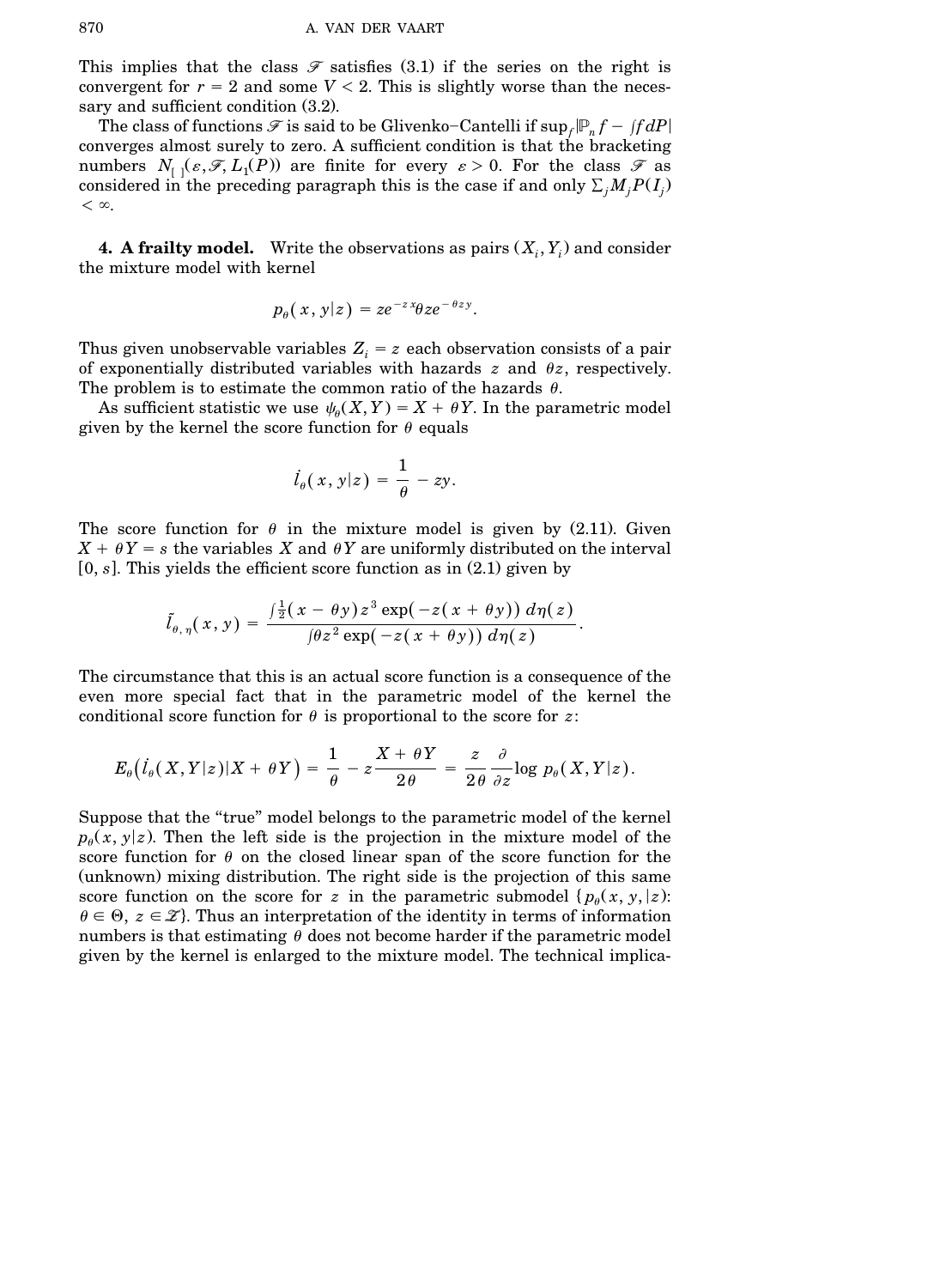$$
-E_{\theta}\left(\dot{l}_{\theta,\,\eta}(X,Y)|X+\theta Y\right)
$$
  
= 
$$
-\frac{\int (z/2\theta)(\partial/\partial z) \log p_{\theta}(X,Y|z) p_{\theta}(X,Y|z) d\eta(z)}{\int p_{\theta}(X,Y|z) d\eta(z)}
$$
  
= 
$$
\frac{\partial}{\partial t} \log \int p_{\theta}\left(X,Y|z\frac{1-t}{2\theta}\right) d\eta(z)\Big|_{t=0}.
$$

It follows that the efficient score function  $\tilde{l}_{\theta,\eta}$  is the score function at  $t = 0$  of the one-dimensional "least favorable" submodel  $t \to p_{\theta+t,\eta}(x, y)$  for the probability measures  $\eta_t$  given by

$$
\eta_t(B)=\eta\big(B(1-t/2\theta)^{-1}\big).
$$

The asymptotic normality and efficiency of the maximum likelihood estimator  $\hat{\theta}_n$  follow provided the regularity conditions of Theorem 2.1 hold.

Conditions (2.5) and (2.6) are satisfied for any true parameter  $(\theta_0, \eta_0)$ . We shall check the other conditions under moment conditions on the true mixing distribution  $\eta_0$ . The present approach does not seem to yield asymptotic efficiency without imposing some restrictions. In comparison Van der Vaart (1988a, c) has shown that asymptotically efficient estimators exist in complete generality, using the one-step method and extensive truncation. Even a refined version of the present argument does not appear to yield an equally strong result. It may be noted that already for the one-step estimators considered in Pfanzagl (1990) some moment conditions appear necessary. Maximum likelihood estimators may require stronger conditions.

COROLLARY 4.1. Suppose that the true mixing distribution  $\eta_0$  satisfies  $\int (z^2 + z^{-5}) d\eta_0(z) < \infty$ . Then maximum likelihood estimator for  $\theta$  is asymp*totically efficient*.

PROOF. Consistency of the maximum likelihood estimator  $(\hat{\theta}_n, \hat{\eta}_n)$  for the product of the Euclidean and weak topology follows from Kiefer and Wolfowitz (1956).

By applying Lemma L.23 of Pfanzagl (1990) repeatedly it follows that there exists a constant *C* and a weak neighborhood *V* of the true mixing distribution such that

$$
(4.1) \quad \sup_{\eta \in V} \frac{\int_0^{\infty} z^{k+l} e^{-zs} d\eta(z)}{\int_0^{\infty} z^k e^{-zs} d\eta(z)} \leq \begin{cases} C^l \left( \frac{|\log s|}{s} \right)^l, & s < 1/2 \\ C^l, & s \geq 1/2. \end{cases}
$$

If we write  $h_{\eta}(s)$  for the quotient in the supremum on the left side for  $k = 2$ and  $l = 1$ , then  $\tilde{l}_{\theta, \eta}(x, y) = (x - \theta y)/2 \theta \tilde{h}_{\eta}(x + \theta y)$ , and we immediately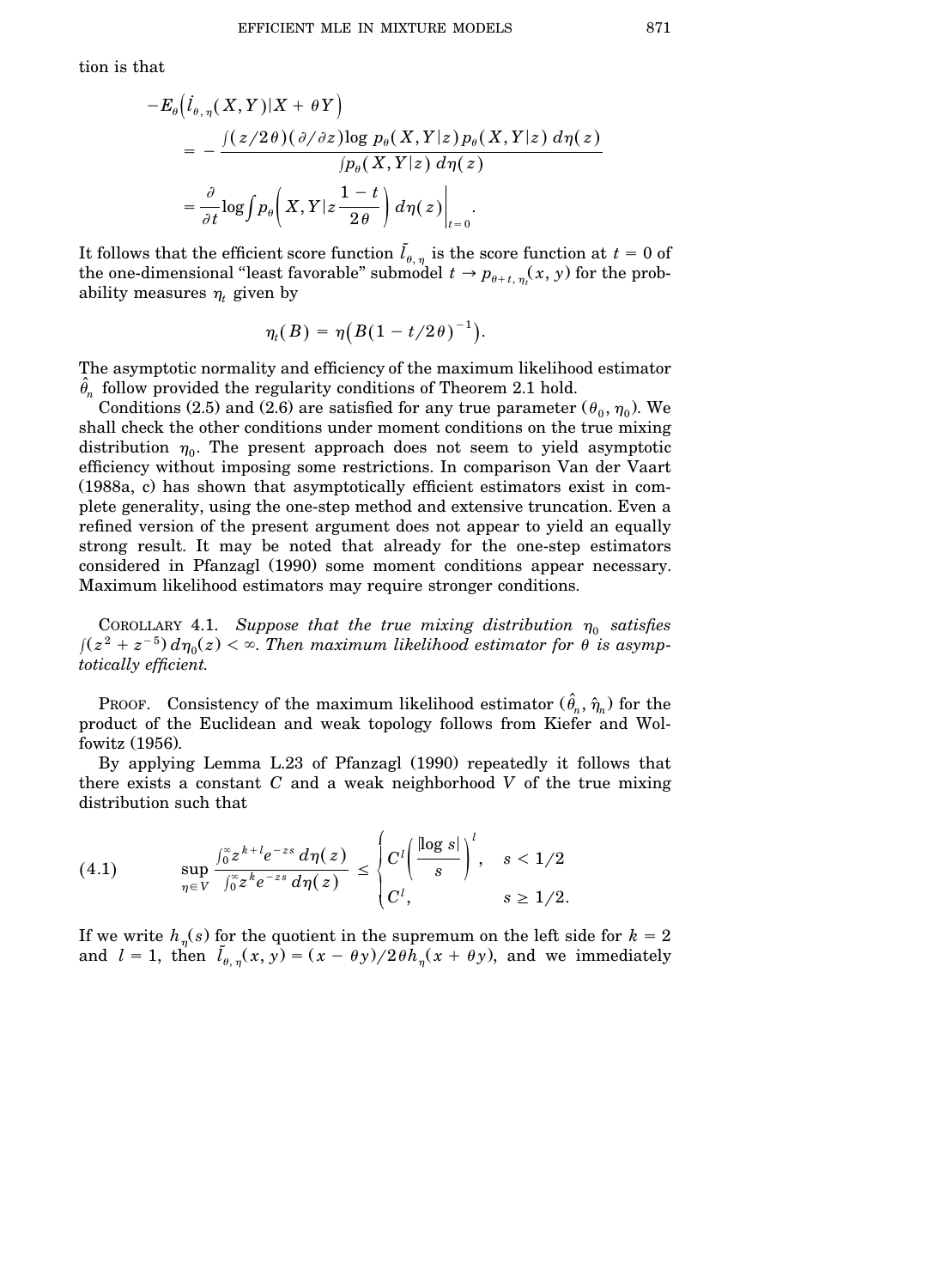obtain, with  $U = \{\theta : ||\theta - \theta_0|| < \delta\},\$ 

$$
\sup_{\theta \in U} \sup_{\eta \in V} |\tilde{l}_{\theta, \eta}(x, y)| \le \sup_{\theta \in U} \frac{C}{2\theta} (\log (x + \theta y)) + |x + \theta y|)
$$
  

$$
\le C' (\log x + |x| + |y|).
$$

Condition  $(2.7)$  follows if  $\log X$ , X and Y have a finite second moment under  $(\theta, \eta_0)$  uniformly over  $\theta$  in a neighborhood of  $\theta_0$ . This is valid under our assumptions on  $\eta_0$ .

The class of functions  $\{\tilde{l}_{\theta,\eta}: \theta \in U, \eta \in V\}$  will be shown to be a Donsker class by verifying that it satisfies Ossiander's condition  $(3.1)$ .

Consider first the class of functions  $s \to sh_{\eta}(s)$  as  $\eta$  ranges over *V* on the domain  $(0, \infty) \subset \mathbb{R}$ . We shall construct brackets by first constructing brackets on the subdomains  $(0,1/2]$  and  $(1/2,\infty)$  separately. In view of  $(4.1)$  we have for every  $1/2 < \alpha < 1$  and every  $\eta \in V$ , letting  $\leq$  denote less than equal up to a constant,

$$
|sh_{\eta}(s)| \leq |\log s|, \qquad s < 1/2,
$$

$$
|s_1 h_{\eta}(s_1) - s_2 h_{\eta}(s_2)| \le |s_1 - s_2|^{\alpha} \sup_{s_1 < s < s_2} (s h_{\eta}(s)')^{\alpha} \sup_{s_1 < s < s_2} (2s h_{\eta}(s))^{1-\alpha}
$$
  

$$
\le |s_1 - s_2|^{\alpha} \frac{\left| \log s_1 \right|^{1+\alpha}}{s_1^{\alpha}}, \qquad 0 < s_1 < s_2 < 1/2.
$$

Thus the restrictions of the functions  $s \to sh_{\eta}(s)$  to an interval  $[a, b] \subset$  $(0,1/2]$  belong to the space  $C^{\alpha}_{M}[a,b]$  for  $M=$   $\log |a|^{1+\alpha}/a^{\alpha}.$  Similarly we have

$$
|sh_{\eta}(s)|\lesssim |s|, \qquad s\geq 1/2,
$$
  

$$
|s_1h_{\eta}(s_1)-s_2h_{\eta}(s_2)|\lesssim |s_1-s_2|s_2, \qquad 1/2
$$

Thus the restrictions of the functions  $s \to sh_{\eta}(s)$  to an interval  $[a, b] \subset$  $[1/2, \infty)$  belong to the space  $C_M^1[a, b]$  for  $M = b$ . We now apply (3.3) with the partitions  $(0, 1/2) = \cup_i (2^{-i}, 2^{-i+1})$  and  $[1/2, \infty) = [1/2, 1] \cup \cup_i [i, i + 1]$  to see that for every  $W \geq 1/\alpha$ ,

(4.2) 
$$
\log N_{\Box}\big(\varepsilon,\big\{sh_{\eta}(s):\eta\in V\big\},L_2(Q)\big)\geq K\bigg(\frac{1}{\varepsilon}\bigg)^{W},
$$

for a constant  $K$  depending only on  $\alpha$  and  $W$  and the numbers

$$
\sum_i \left(\frac{[\log 2^{-i}]^{2+2\,\alpha}}{2^{-2\,i\,\alpha}} Q[\,2^{-i},2^{-i+1})\right)^{W/(W+2)}; \qquad \sum_i \left(i^{\,2} Q[\,i,i+1)\right)^{W/(W+2)},
$$

provided these numbers are finite.

We apply this inequality for the measure *Q* equal to the distribution of  $X + \theta Y$  for a given fixed  $\theta$  and  $(X, Y)$  distributed according to  $(\theta_0, \eta_0)$ . By a straightforward calculation, the density at *s* of  $X + \theta Y$  given  $Z = z$  is bounded above by  $\theta_0/\theta z^2 s \exp(-z(1 \wedge \theta_0/\theta)s)$ . It follows that  $Q[2^{-i},2^{-i+1})$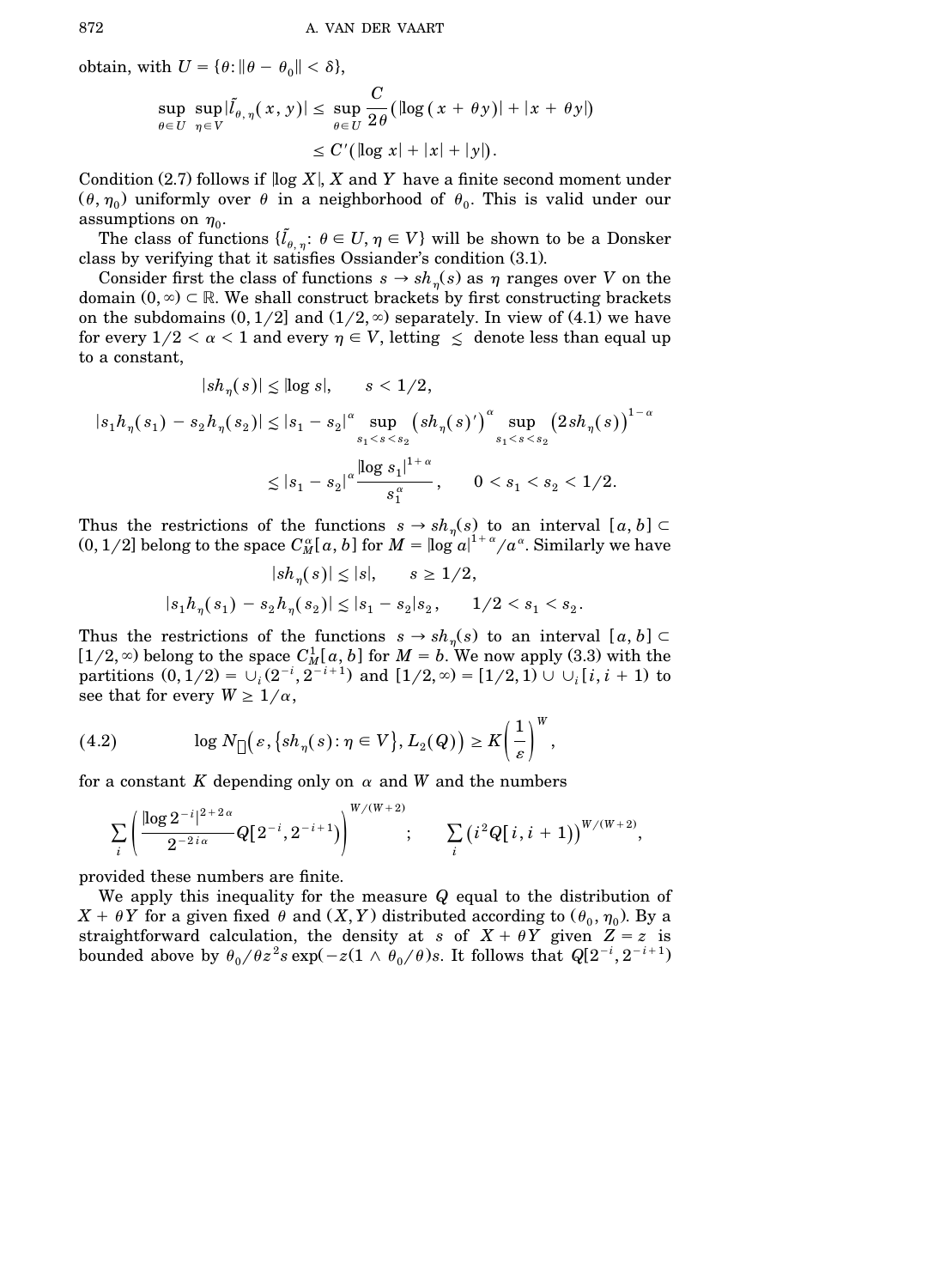$\leq 2^{-i^2}\theta_0/\theta$  /  $z^2 d\eta_0(z)$  and the first series converges for every *W*. Similarly  $Q[i, i + 1)$  is bounded above by  $Q[i, \infty) \leq i^{-k} \int_{-\infty}^{\infty} z^{-k} d\eta_0(z)$  and the second  $s$  eries converges for some  $W < 2$  sufficiently close to  $2$  provided  $\int z^{-k} d\eta_0(z)$  $\langle \infty \rangle$  for some  $k > 4$ . Both series are bounded uniformly in  $\theta \in U$ .

This concludes the proof that  $(4.2)$  is valid for some  $W < 2$  and *Q* equal to the distribution of  $X + \theta Y$ , for a constant *K* not depending on  $\theta \in U$ . Alternatively this inequality can be formulated in terms of the functions  $(x, y) \rightarrow (x + \theta y)h_{\eta}(x + \theta y)$ . Letting  $\mathcal{G}_{\theta}$  be the set of all such functions as  $\eta$ varies over  $V$  and  $\dot{P}_{0}$ , the distribution of  $(X,Y)$  under  $(\theta_{0},\eta_{0}),$  we have

$$
\log N_{\text{u}}(\varepsilon, \mathscr{G}_{\theta}, L_2(P_0)) \leq K \left(\frac{1}{\varepsilon}\right)^W.
$$

Still for a fixed  $\theta$  the functions  $\tilde{l}_{\theta, \, \eta}$  can be written

$$
\tilde{l}_{\theta,\,\eta}(\,x,\,y\,) = \frac{x-\theta\,y}{x+\theta\,y}\big(\,x+\theta\,y\big)\,h_\eta(\,x+\theta\,y\big).
$$

Thus the class  $\mathscr{F}_{\theta}$  of functions  $\tilde{l}_{\theta,\,\eta}$  when  $\eta$  varies over  $V$  is obtained from  $\mathscr{G}_{\theta}$ by multiplication by a fixed, uniformly bounded function. It is not hard to see that

$$
\log N_{\text{u}}(\varepsilon, \mathscr{F}_{\theta}, L_2(P_0)) \leq \log N_{\text{u}}(\varepsilon, \mathscr{G}_{\theta}, L_2(P_0)).
$$

Finally the class of interest  $\mathscr{F} = \cup_{\theta \in U} \mathscr{F}_\theta$  can be seen to be Donsker by the lemma below upon noting that

$$
\left| \frac{\partial}{\partial \theta} \tilde{l}_{\theta, \eta}(x, y) \right| = |-yh_{\eta}(x + \theta_y) + (x - \theta y) h'_{\eta}(x + \theta y) y|
$$
  
\$\leq \log (x + \theta y)]^2 + (x + \theta y)^2\$.

The proof is complete, because the right side is bounded by a multiple of  $\log x|^2 + x^2 + y^2$ , which is square integrable.  $\Box$ 

LEMMA 4.2. *Suppose that for every*  $\theta$  *in a bounded interval in*  $\mathbb{R}$  *a class*  $\mathscr{F}_{\theta} = \{f_{\theta, \, \eta}: \eta \in V\}$  of measurable functions is given such that for some  $W < 2$ and a constant  $K$  not depending on  $\theta$ 

$$
\log N_{\left[\right]}(\varepsilon,\mathscr{T}_{\theta},L_2(P)) \leq K \left(\frac{1}{\varepsilon}\right)^{W}.
$$

 $M$ oreover assume that for every  $\theta_1, \theta_2$  and  $\eta$ 

$$
|f_{\theta_1,\,\eta} - f_{\theta_2,\,\eta}| \le F |\theta_1 - \theta_2|,
$$

*for some function F with*  $PF^2 < \infty$ *. Then*  $\mathscr{F} = \cup_{\theta} \mathscr{F}_{\theta}$  *is P-Donsker.* 

PROOF. Choose an *ε*-net of points  $\theta_1, \ldots, \theta_p$ . The number of elements *p* can be chosen bounded by  $(2/\varepsilon)$  times the length of the interval. For every  $\theta_i$ form a collection of  $\varepsilon$ -brackets  $[l_{i,j}, u_{i,j}]$  covering  $\mathscr{F}_{\theta}$ . The number of brackets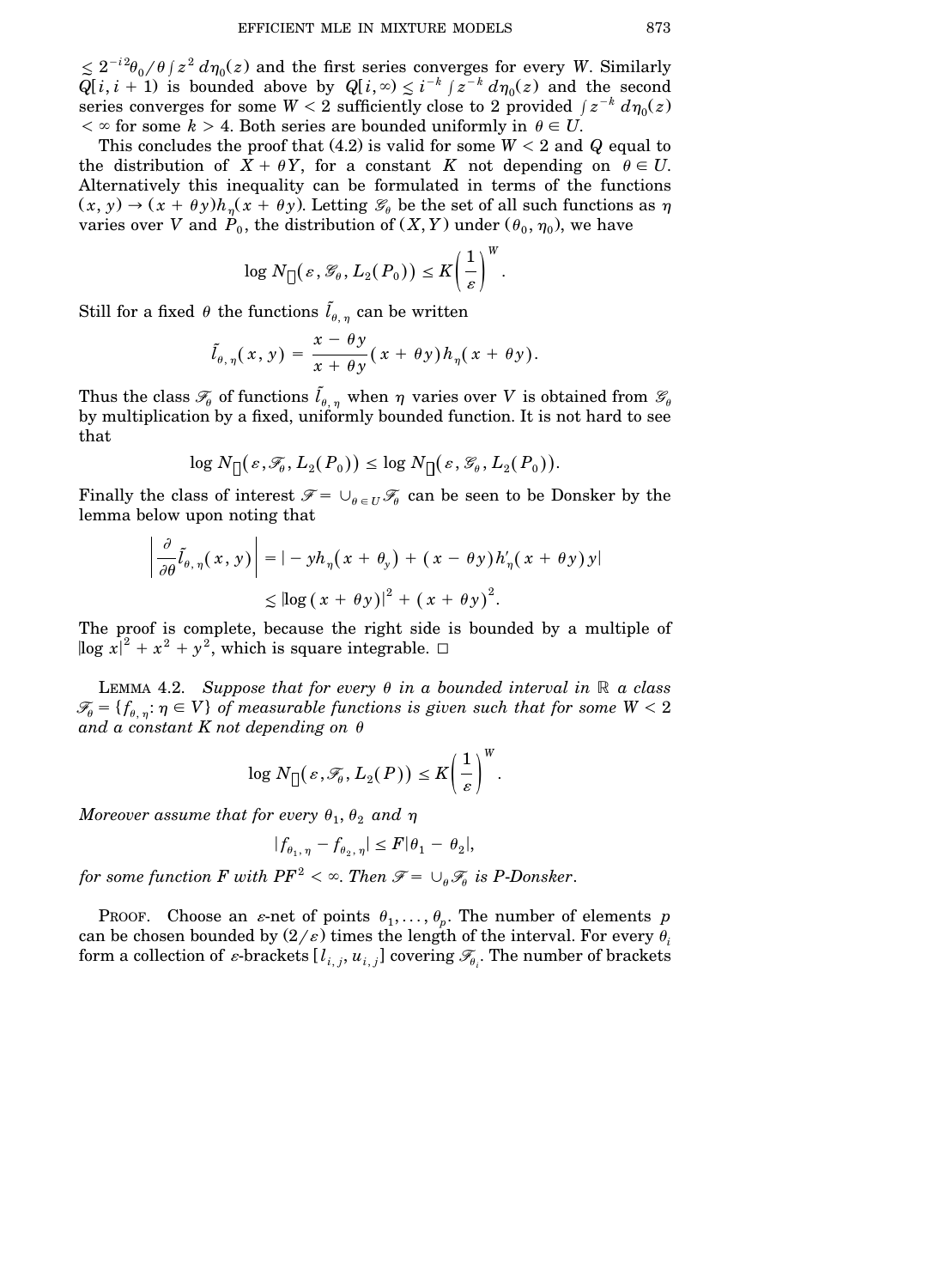can be chosen bounded by  $\exp(K(1/\varepsilon)^W)$ . Now form the brackets

$$
[l_{i,j} - \varepsilon F, u_{i,j} + \varepsilon F].
$$

These have size bounded by  $2||F||_{\varepsilon} + \varepsilon$  and as *i* and *j* range over all possible values they cover  $\mathcal F$ . The total number of brackets is bounded by a multiple of  $(2/\varepsilon)$  exp  $(K(1/\varepsilon)^W)$ . Hence  $(3.1)$  is satisfied.  $\Box$ 

**5. Errors-in-variables.** Let the observations be a sample of pairs  $(X_i, Y_i)$ with the same distribution as

$$
X = Z + e,
$$
  
 
$$
Y = \alpha + \beta Z + f,
$$

for a bivariate normal vector  $(e, f)$  with mean zero and covariance matrix  $\Sigma$ and a random variable *Z* with distribution  $\gamma$ , independent of  $(e, f)$ . Thus  $Y_i$ is a linear regression on a variable *Z<sup>i</sup>* which is observed with error. The parameter of interest is  $\theta = (\alpha, \beta)$  and the nuisance parameter is  $\eta = (\Sigma, \gamma)$ . To make the parameters identifiable one can put restrictions on either  $\Sigma$  or  $\gamma$ . It suffices that  $\gamma$  is not normal (where a degenerate distribution is considered normal with variance zero). Alternatively it can be assumed that  $\Sigma$  is known up to a scalar. We refer to the extensive literature on the model, reviewed in Anderson (1984) and Bickel and Ritov (1987). The second paper gives a construction of an asymptotically efficient estimator of  $\theta$  by the one-step method with estimated efficient score function.

We consider the case that  $\Sigma$  is a diagonal matrix with diagonal elements  $\sigma^2$  and  $\tau^2$  of which the ratio  $\sigma/\tau$  is known. This is called the *restrictive model* in Bickel, Klaassen, Ritov and Wellner (1993). The case that  $\Sigma$  is known up to a scalar can be treated by the same method, but the formulas will be longer. The density of the observations is

$$
p_{\theta,\,\eta}(\,x,\,y\,) \,=\, \int \frac{1}{\sigma}\phi\bigg(\frac{x-z}{\sigma}\bigg)\frac{1}{\tau}\phi\bigg(\frac{y-\alpha-\beta z}{\tau}\bigg)\,d\gamma(\,z\,).
$$

Given  $(\theta, \Sigma)$  a sufficient statistic for  $\gamma$  is  $\psi_{\theta, \Sigma}(X, Y) = \sigma^{-2}X + \tau^{-2}(Y - \alpha)\beta$ . The efficient score function for  $(\theta, \Sigma)$  can be computed as in (2.1). We shall only be interested in the components corresponding to  $\alpha$  and  $\beta$ , which are given by

$$
\tilde{l}_{\theta,\,\eta|\alpha}(\,x\,,\,y\,) = \frac{-\beta X + Y - \alpha}{\tau^2 + \sigma^2 \beta^2},
$$
\n
$$
\tilde{l}_{\theta,\,\eta|\beta}(\,x,\,y\,) = \frac{-\beta X + Y - \alpha}{\tau^2 + \sigma^2 \beta^2} \frac{\left(zp_{\theta,\,\Sigma}(X,Y|z)\,d\gamma(z)\right)}{\left(p_{\theta,\,\Sigma}(X,Y|z)\,d\gamma(z)\right)}.
$$

The unbiasedness condition  $(2.2)$  can be verified directly and takes the form

$$
E_{\theta_0, \Sigma_0, \gamma_0} \tilde{l}_{\theta_0, \Sigma, \gamma | \alpha} (X, Y) = 0,
$$
  
\n
$$
E_{\theta_0, \Sigma_0, \gamma_0} \tilde{l}_{\theta_0, \Sigma, \gamma | \beta} (X, Y) = 0,
$$
 for every  $\theta_0, \Sigma_0, \Sigma, \gamma_0, \gamma$ .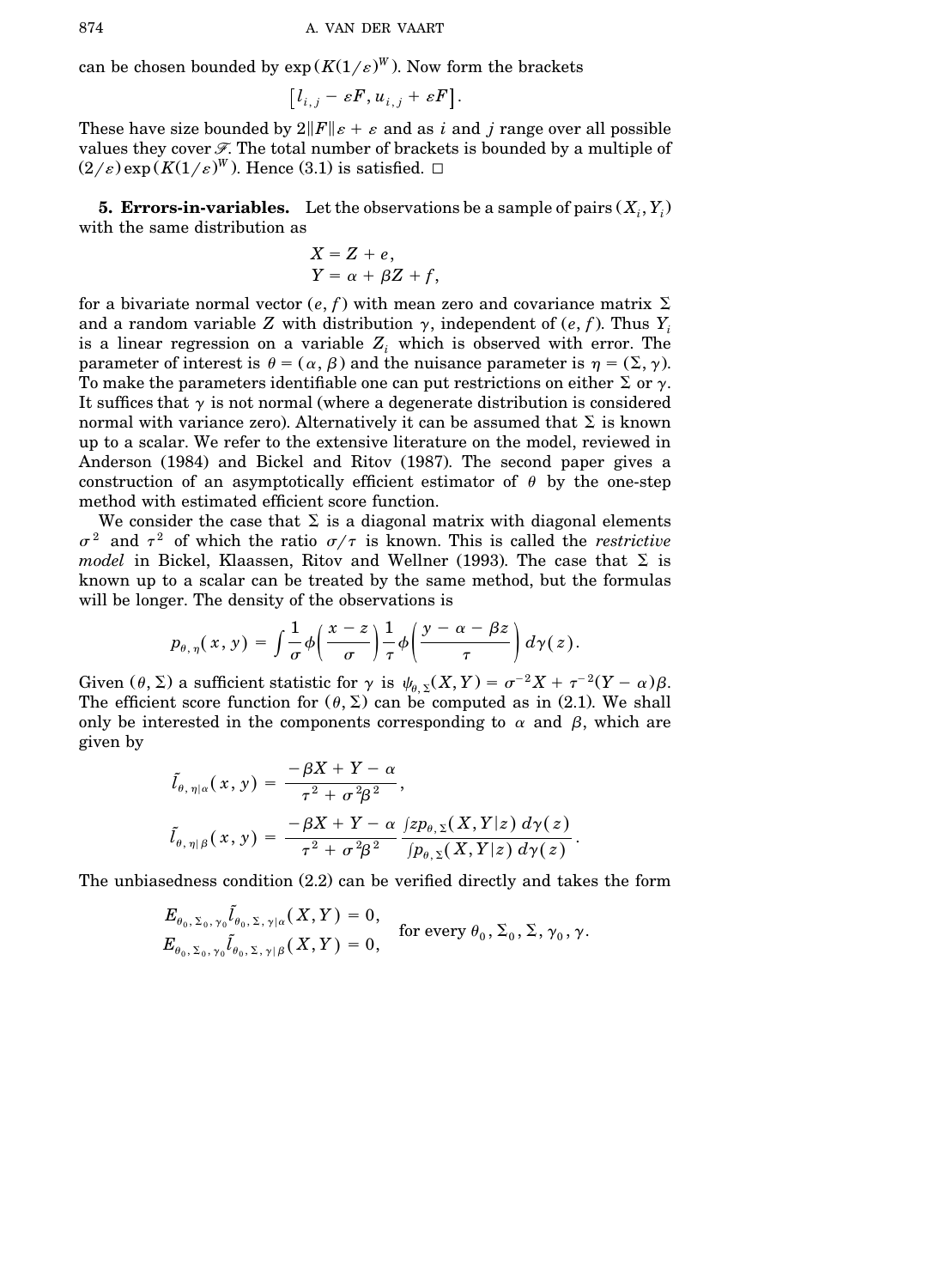It is essential that the efficient score is also unbiased in  $\Sigma$ , which within the context of Theorem 2.1 can therefore be treated in the same manner as the mixing distribution  $\gamma$ . The validity of the second equation depends on the assumption that the ratio of the diagonal elements is the same for both  $\Sigma_0$ and  $\Sigma$ . This equation is not valid for the "unrestricted version" of the model.

The circumstance that the efficient score function for  $\theta$  is an actual score function follows in a similar manner as in the frailty model. As in the example of the paired exponential model, this has the interpretation that the problem of estimating  $\theta$  does not become harder if the model given by the kernel is enlarged to the mixture model. This was first noted by Bickel and Ritov (1987). Indeed

$$
E_{\theta,\,\Sigma}\big( \dot{I}_{\theta|\alpha}(X,Y|z) | \psi_{\theta,\,\Sigma}(X,Y) \big) = \frac{\beta \sigma^2}{\tau^2 + \beta^2 \sigma^2} \frac{\partial}{\partial z} {\rm log} \ p_{\theta,\,\Sigma}(X,Y|z) \,.
$$

By a similar argument as for the frailty model, it follows that  $\tilde{l}_{\theta,\,\eta| \alpha}(x,\,y)$  and  $\tilde{l}_{\theta,\eta|\beta}(x, y)$  are score functions at  $t = 0$  for the one-dimensional submodels  $t \rightarrow p_{\theta+t,\eta_t}$  defined by the probability measures

$$
\eta_t(B) = \eta \bigg( B + \frac{t \beta \sigma^2}{\tau^2 + \beta^2 \sigma^2} \bigg)
$$

and

$$
\eta_t(B)=\eta\Bigg(B\Bigg(1-\frac{t\beta\sigma^2}{\tau^2+\beta^2\sigma^2}\Bigg)^{-1}\Bigg),\,
$$

respectively. To prove that the maximum likelihood estimator for  $\hat{\theta}_n$  is asymptotically normal and efficient, it suffices to establish consistency and to check the regularity conditions of Theorem 2.1.

COROLLARY 5.1. *In the "restrictive" model* (where the ratio  $\sigma/\tau$  is known) *suppose that*  $\gamma_0$  *possesses a finite absolute* 11*th moment and that*  $\sigma$  *(and*  $h$ ence  $\tau$ ) are known to belong to a known compact interval bounded away from *zero* and *infinity*. Then the maximum likelihood estimator for  $(\alpha, \beta)$  is *asymptotically efficient*.

PROOF. Conditions (2.5) and (2.6) are satisfied provided  $\gamma_0$  has a finite second moment. For the verification of the other conditions it is useful to rewrite

$$
\tilde{l}_{\theta,\,\eta|\,\beta}(\,x,\,y\,)=\frac{-\beta X+Y-\alpha}{\tau^2+\sigma^2\beta^{\,2}}h_{\theta,\,\eta}\big(\sigma^{-2}x+\tau^{-2}(\,y-\alpha)\,\beta\,\big),
$$

for the function  $h_{\theta,\eta}$  given by

$$
h_{\theta,\,\eta}(\,s\,) \,=\, \frac{\,(z\, \exp(\,sz\,)\, \exp\bigl(\,-z^2/2\,\sigma^2\,-\,\beta^{\,2} z^2/2\,\tau^2\,\bigr)\,d\gamma(\,z\,)}{\,(\exp\bigl(\,sz\,\bigr)\, \exp\bigl(\,-z^2/2\,\sigma^2\,-\,\beta^{\,2} z^2/2\,\tau^2\,\bigr)\,d\gamma(\,z\,)}\,.
$$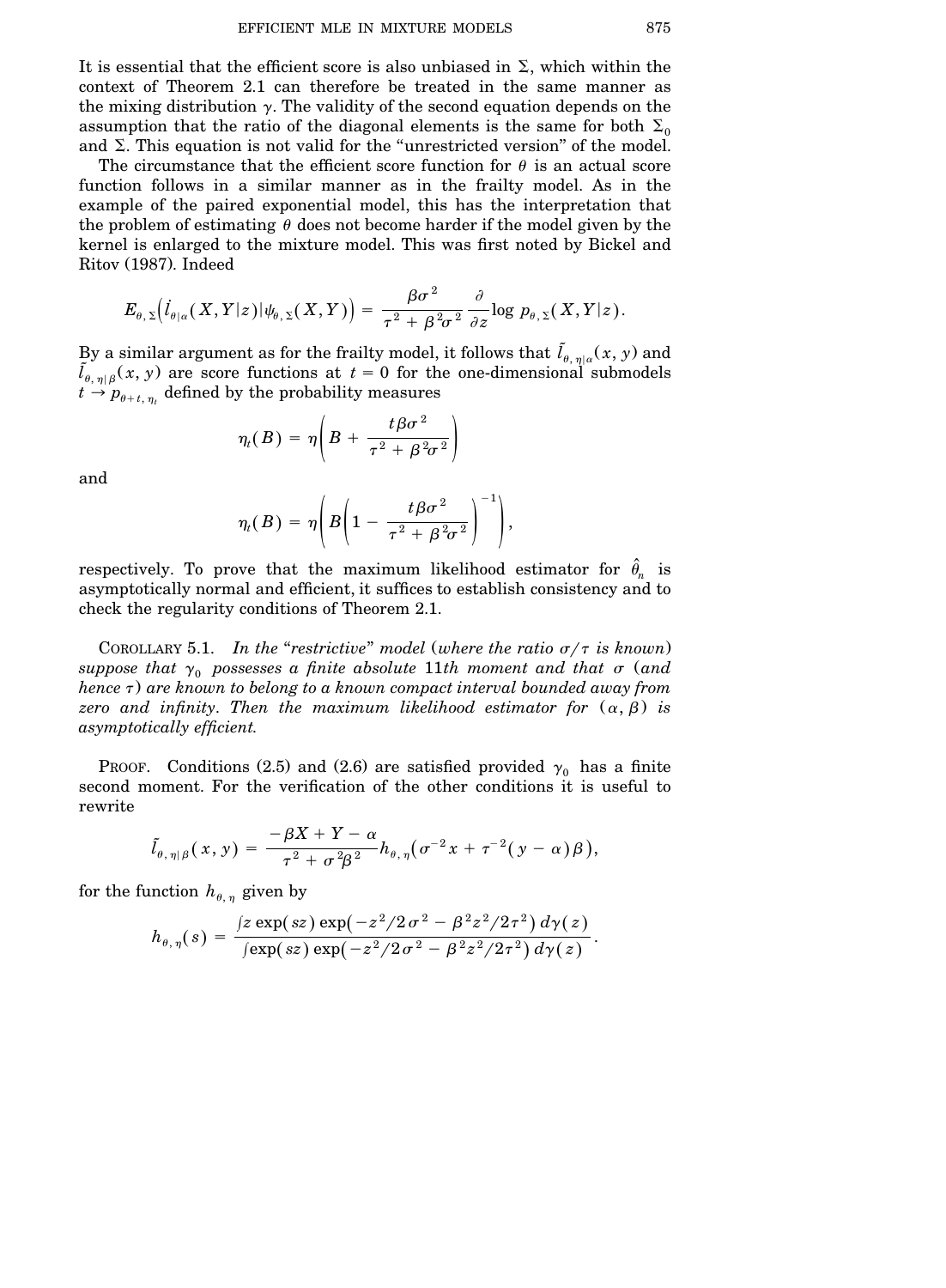Extending Lemma  $L.27$  of Pfanzagl  $(1990)$  we can show that for every  $\eta_0 = (\Sigma_0, \gamma_0)$  there exists a neighbourhood *U* around  $\gamma_0$  in the weak topology such that

$$
\sup_{\|\theta-\theta_0\|<\delta}\sup_{\|\Sigma-\Sigma_0\|<\delta}\sup_{\gamma\in U}|h^{(i)}_{\theta,\,\eta}(s)|\leq C(1+|s|)^i,\qquad i=0,1,2,
$$

for a constant *C* depending only on  $\eta_0$ ,  $\delta$  and *U*. As a first application this yields the bound

$$
\sup_{\|\theta-\theta_0\|<\delta}\sup_{\|\Sigma-\Sigma_0\|<\delta}\sup_{\gamma\in U}|\tilde{l}_{\theta,\,\eta\,|\,\beta}(\,x,\,y\,)|\le C\big(1+\,x^{\,2}+\,y^{\,2}\big).
$$

Since  $E_{\theta, \eta} (X^2 + Y^2)$  is bounded by a multiple of  $\int z^2 d\gamma(z) + \alpha^2 + \beta^2 + \sigma^2$  $+ \tau^2$ , condition (2.7) follows if  $\gamma_0$  has a finite second moment.

The class of functions  $\{ \tilde{l}_{\theta, \eta} | \tilde{\beta} : ||\theta - \theta_0|| < \delta, \eta \in U \}$  can be shown to be Donsker with the help of  $(3.2)$ . Elementary calculations show that the partial derivatives with respect to *x* and *y* of the first and second order are bounded by a fourth degree polynomial in  $|x|$  and  $|y|$ . Precisely,

$$
\sup_{\|\theta-\theta_0\|<\delta}\sup_{\|\Sigma-\Sigma_0\|<\delta}\sup_{\gamma\in U}|D^i\tilde{l}_{\theta,\,\eta\,|\,\beta}(\,x,\,y\,)|\le C\big(|x|^4+|y|^4+1\big),
$$

for a constant  $C$  depending only on  $\delta$  and  $U$ . Thus we can apply  $(3.2)$  with the partition  $\mathbb{R}^2 = \bigcup_{k,l} (k-1,k] \times (l-1,l)$  and the constants  $M_{k,l} = k^4 + k^4$  $l^4$  + 1. The class is certainly Donsker if

$$
\sum_{k,l} (k^4 + l^4 + 1) P_0^{1/2} (k - 1 < X \le k, l - 1 < Y \le l) < \infty.
$$

This is certainly ensured by a finite absolute 11th moment of  $\gamma_0$ .

Suppose that this is true and that  $\sigma$  and  $\tau$  are known to belong to an interval that is bounded away from zero. Then the consistency of  $(\hat{\theta}_n, \hat{\eta}_n)$  may be proved by the arguments of Kiefer and Wolfowitz (1956), provided the true parameter  $(\theta_0, \eta_0)$  is identifiable. The proof of asymptotic normality and efficiency of  $\hat{\theta}_n$  is complete.  $\Box$ 

**6. Scale mixture.** Let  $\phi$  denote a probability density that is symmetric about zero and consider the mixture model with kernel

$$
p_{\theta}(x|z) = \frac{1}{z}\phi\bigg(\frac{x-\theta}{z}\bigg).
$$

In this example the mixture density is symmetric about  $\theta$  as well and one may estimate  $\theta$  asymptotically efficiently with a fully adaptive estimator. See Stone (1975) and Bickel (1982). Alternatively, Van der Vaart (1988a) constructs an efficient one-step estimator that takes the mixture form of the underlying distribution into account. In this section it is shown that the full maximum likelihood estimator is asymptotically efficient.

For simplicity it is assumed that the mixing distribution  $\eta$  is supported on a fixed interval  $[m, M] \subset (0, \infty)$ . This may be relaxed to moment conditions, but the precise argument would have to take into account special properties of the density  $\phi$ . Here we are interested to show that the conditions of Theorem 2.1 are valid in fair generality. Let *H* be the set of all probability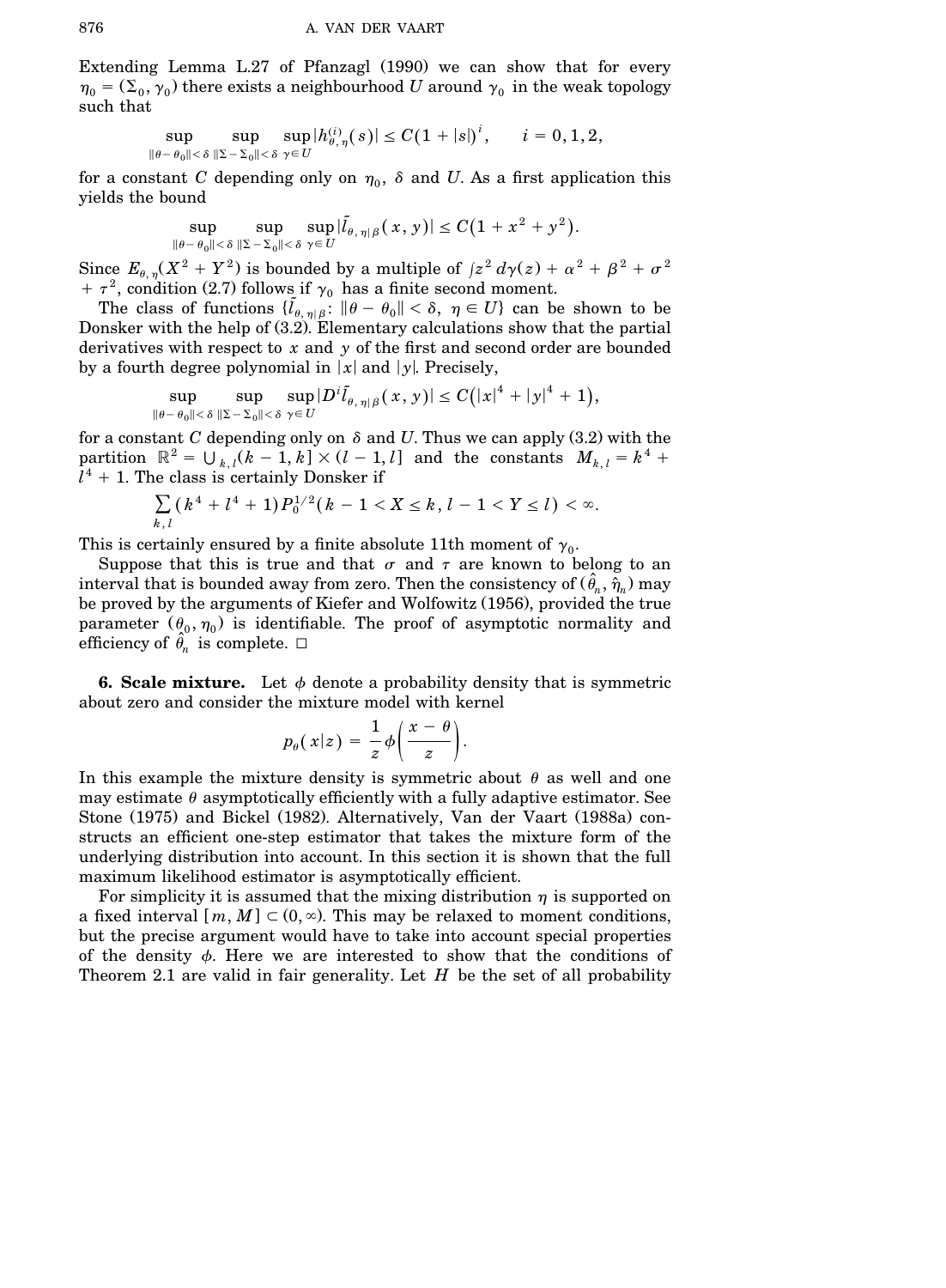distributions on this interval. Assume that  $\phi$  is twice continuously differentiable with finite Fisher information for location.

Consistency of the sequence of maximum likelihood estimators  $(\hat{\theta}_n, \hat{\eta}_n)$  for the product of the Euclidean and the weak topology can be proved by the method of Kiefer and Wolfowitz (1956). Since the model is fully adaptive in the sense of Bickel (1981), the efficient score function for  $\theta$  equals the ordinary score function for  $\theta$ . Thus  $(2.4)$  is trivially satisfied. The unbiasedness  $(2.2)$  follows from the argument in the Introduction using the sufficient statistic  $\psi_{\theta}(X) = |X - \theta|$  or can be verified directly. It suffices to verify the regularity conditions of the theorem.

Conditions (2.5) and (2.6) are satisfied for any  $\theta_0$  and  $\eta_0$ . For condition (2.7) we use the bound

$$
|l_{\theta,\eta}(x)|=\frac{|jz^{-2}\phi'((x-\theta)/z) d\eta(z)|}{|z^{-1}\phi((x-\theta)/z) d\eta(z)}\leq \sup_{z}\frac{1}{m}\left|\frac{\phi'}{\phi}\left(\frac{x-\theta}{z}\right)\right|.
$$

Condition  $(2.7)$  is satisfied if the function on the right is square integrable uniformly in  $\theta$  in a neighbourhood of  $\theta_0$ . The class of functions  $\{l_{\theta,\eta}: \|\theta-\theta_0\|$  $< \delta, \eta \in H$  can be shown to be Donsker with the help of (3.2). We have

$$
\frac{\partial}{\partial x}\dot{l}_{\theta,\,\eta}(x)\Big| \leq \frac{|z^{-3}\phi''((x-\theta)/z) d\eta(z)|}{|z^{-1}\phi((x-\theta)/z) d\eta(z)} + \dot{l}_{\theta,\,\eta}^2(x)
$$

$$
\leq \frac{1}{m^2}\sup_{z}\left|\frac{\phi''}{\phi}\left(\frac{x-\theta}{z}\right)\right| + \frac{1}{m^2}\sup_{z}\left|\frac{\phi'}{\phi}\left(\frac{x-\theta}{z}\right)\right|^2.
$$

Thus we may apply (3.2) with the partition  $\mathbb{R} = \bigcup_{j=-\infty}^{\infty} (j-1, j]$  and constants  $M_i$  equal to the maximum values of the function on the right-hand side on the intervals  $(j - 1, j]$ .

The preceding estimates can be used for a variety of kernels. We close this section with formal statements for two examples.

COROLLARY 6.1. If  $\phi$  *is the normal or logistic density and the mixing distribution* is known to belong to a known interval  $[m, M] \subset (0, \infty)$ , then the  $maximum$  *likelihood estimator for*  $\theta$  *is asymptotically efficient.* 

PROOF. For the normal kernel  $\phi$  the function  $\phi'/\phi$  is bounded in absolute value by  $|x|$  and the function  $|\phi''/\phi|$  can be bounded by a multiple of  $(x^2 + 1)$ . We can apply (3.2) with constants  $M_j = j^2$ . The series

$$
\sum j^2 P_0^{1/2} (j-1 < X \le j)
$$

is certainly finite if  $E_0 X^6$  is finite. This translates into a moment condition on  $\eta_0$ , which is certainly satisfied if  $\eta_0$  has compact support.

For the logistic kernel both the score function  $\phi'/\phi$  and the function  $\phi''/\phi$ are uniformly bounded. We may apply  $(3.2)$  with the constants  $M_j$  equal to 1. By the same argument the class of score functions is a Donsker class.  $\Box$ 

## REFERENCES

ANDERSON, T. W. (1984). Estimating linear statistical relationships. *Ann. Statist*. **12** 1–45. BICKEL, P. J. (1982). On adaptive estimation. *Ann Statist*. **10** 647-671.